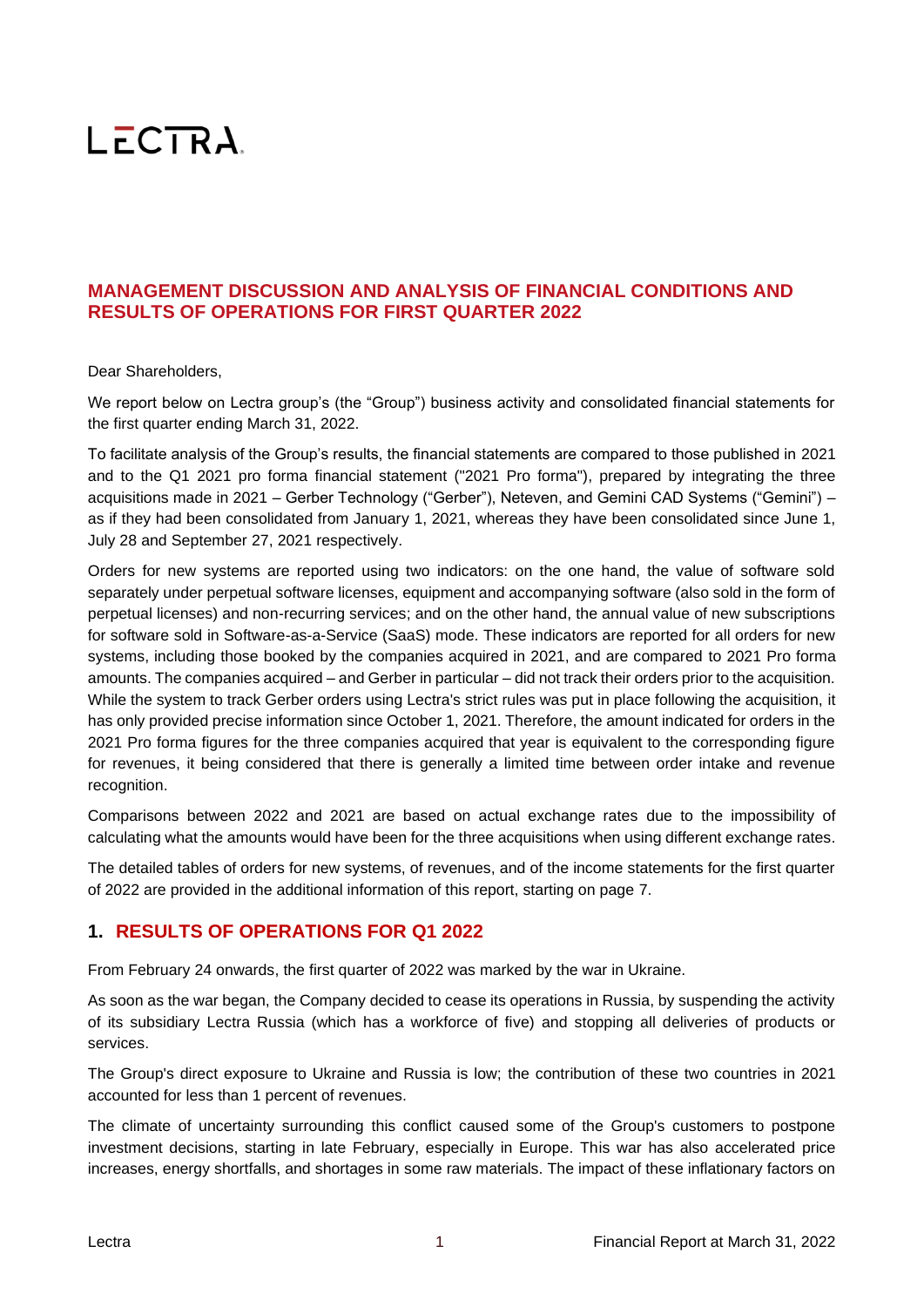the Group's financial statements should remain limited, due to low exposure to energy costs and to the prices of those raw materials affected the most.

At the same time, lockdown measures implemented by the Chinese government, which became even stricter in late March, had a negative impact on orders in China. Those measures also prevented shipment of 3.5 million euros' worth of orders for CAD/CAM equipment, which had a negative impact of the same amount on Q1 revenue. The delay is reflected in the further increase in the order backlog at March 31, 2022 compared to December 31, 2021 (see analysis on page 3).

In this peculiar environment, Q1 2022 revenues amounted to 122.0 million euros, up 83% compared to Q1 2021.

EBITDA before non-recurring items totaled 21.6 million euros, up 90%, and the EBITDA margin before nonrecurring items was 17.7%.

Income from operations before non-recurring items amounted to 14.4 million euros (8.5 million euros in Q1 2021), up 71%. This includes a 2.7-million-euro charge for amortization of intangible assets arising from the acquisitions of Gerber, Neteven and Gemini.

Net income totaled 9.3 million euros (+55% compared to Q1 2021).

Net earnings per share were €0.25 on basic capital and €0.24 on diluted capital (€0.19 on basic capital and €0.18 on diluted capital in Q1 2021).

Free cash flow before non-recurring items came to 7.1 million euros (9.8 million euros in Q1 2021). This decrease, and the fact that free cash flow is lower than net income, are explained by the 9.3-million-euro difference between the payment in Q1 2022 of the variable portion of compensation and the incentive plan in respect of 2021 results (for the Lectra scope excluding the impact of acquisitions), and the corresponding payment in Q1 2021 in respect of 2020 results, which were adversely affected by the COVID-19 crisis.

After disbursement of 2.1 million euros in Q1 in respect of fees and other related expenses in connection with the acquisition of Gerber, free cash-flow came to 4.9 million euros.

# **Comparison to the 2021 Pro forma**

#### Rise in orders for new systems

Orders for perpetual software licenses, equipment and accompanying software, and non-recurring services (51.9 million euros) were up 14% compared to the amount of 2021 Pro forma orders.

Orders for perpetual software licenses (5.2 million euros), as well as for equipment and accompanying software (41.9 million euros) increased by 14% and 18% respectively. Orders for training and consulting (3.6 million euros) decreased by 10%, following the high level of exceptional orders at Gerber in the first quarter of 2021.

Geographically, orders for perpetual software licenses, equipment and accompanying software, and non-recurring services increased by 29% in Europe, 20% in the Americas and 91% in the rest of the world (including Northern Africa, South Africa, Turkey, and the Middle East). Orders decreased by 8% in Asia-Pacific.

They increased by 47% in the automotive market, 8% in the fashion market, 7% in the furniture market and decreased by 24% in the other industries.

The annual value of new software subscription orders was higher in all regions, and came to 2.3 million euros, increasing by a factor of 2.4 over the 2021 Pro forma amount.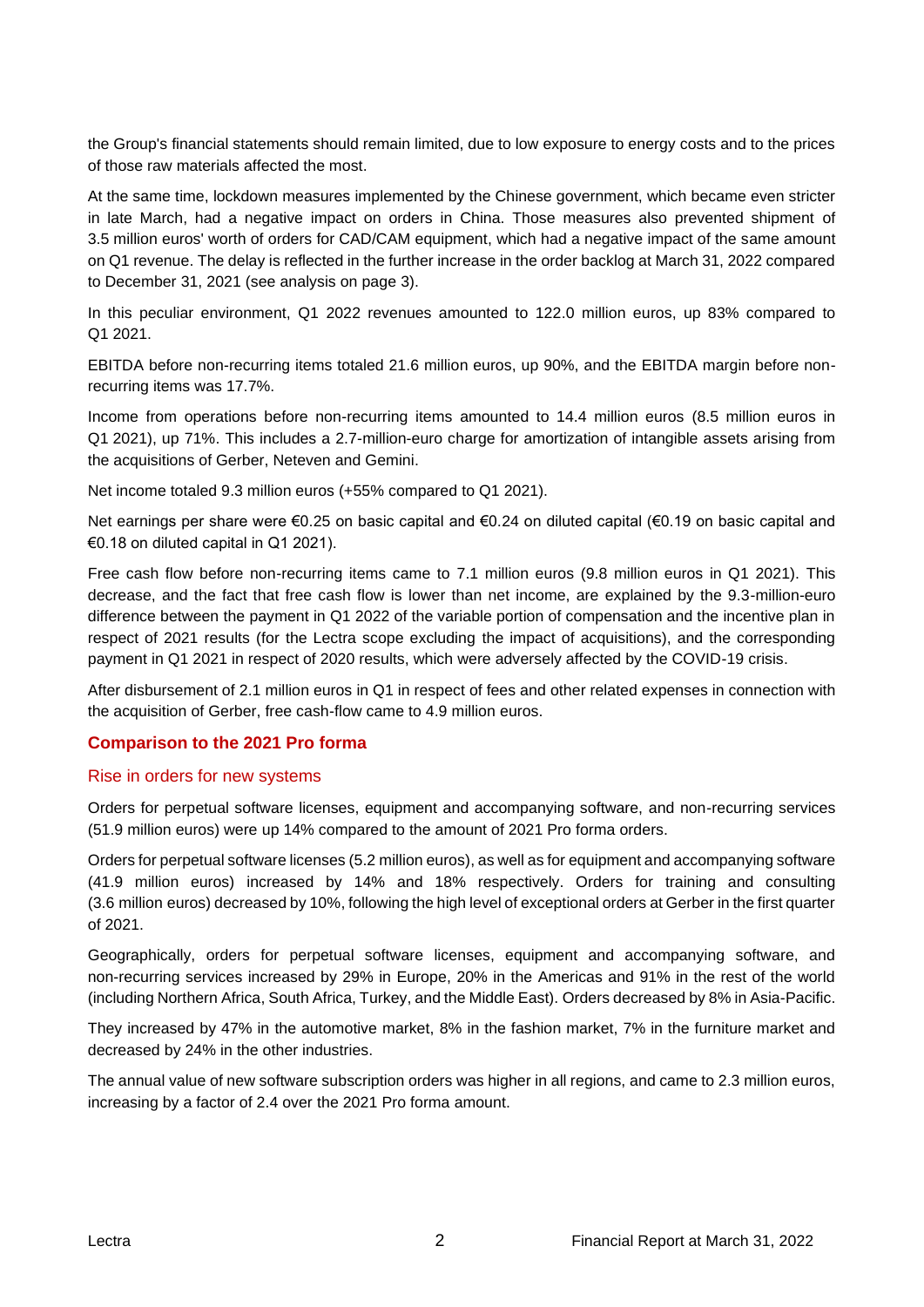## Growth in revenues and earnings

Despite the negative impact of the war in Ukraine and the lockdown measures in China, revenues (122.0 million euros) increased by 10% compared to 2021 Pro forma revenues.

#### *Revenues from software licenses, equipment and accompanying software, and non-recurring services*

Revenues from perpetual software licenses, equipment and accompanying software, and non-recurring services (48.6 million euros) were up 9%. This item contributed 40% of revenues, or the same percentage as in 2021, and included mainly:

- − perpetual software licenses (4.7 million euros), which increased by 7% and accounted for 4% of revenues (4% in 2021);
- − equipment and accompanying software (39.1 million euros), which increased by 11% and accounted for 32% of revenues (32% in 2021);
- − training and consulting (3.6 million euros), which decreased by 5% and accounted for 3% of revenues (3% in 2021).

At March 31, 2022, the order backlog for perpetual software licenses, equipment and accompanying software, as well as training and consulting amounted to 52.8 million euros. It increased by 3.8 million euros compared to December 31, 2021.

#### *Revenues from recurring contracts, consumables and parts*

Revenues from recurring contracts, which represented 32% of revenues (32% in 2021), amounted to 39.2 million euros, a 10% increase:

- software subscriptions (4.4 million euros), up 59%, represented 4% of revenues (2% in 2021);
- − software maintenance contracts (12.8 million euros), up 4%, represented 11% of revenues (11% in 2021);
- − equipment and accompanying software maintenance contracts (22.0 million euros), up 7%, represented 18% of revenues (18% in 2021).

In parallel, revenues from consumables and parts (34.2 million euros) were up 11% and represented 28% of revenues (28% in 2021).

Overall, recurring revenues (73.3 million euros) were up 11%.

#### *Gross profit*

Gross profit amounted to 80.3 million euros, up 10% compared to the 2021 Pro forma.

The gross profit margin came to 65.8%, up 0.2 percentage points.

Personnel expenses and other operating expenses incurred in the execution of service contracts or in training and consulting are not included in the cost of goods sold but are accounted for in overhead costs.

#### *Overhead costs*

Overhead costs were 65.8 million euros, up 3% compared to the 2021 Pro forma. The breakdown is as follows:

- − 60.6 million euros in fixed overhead costs (+5%);
- − 5.2 million euros in variable costs (-16%).

Research and development costs (12.7 million euros), which are fully expensed in the period and included in fixed overhead costs, represented 10.4% of revenues (12.8 million euros and 11.5% of revenues for the 2021 Pro forma). After deducting the research tax credit applicable in France and grants received, net research and development costs totaled 10.9 million euros (10.5 million euros for the 2021 Pro forma).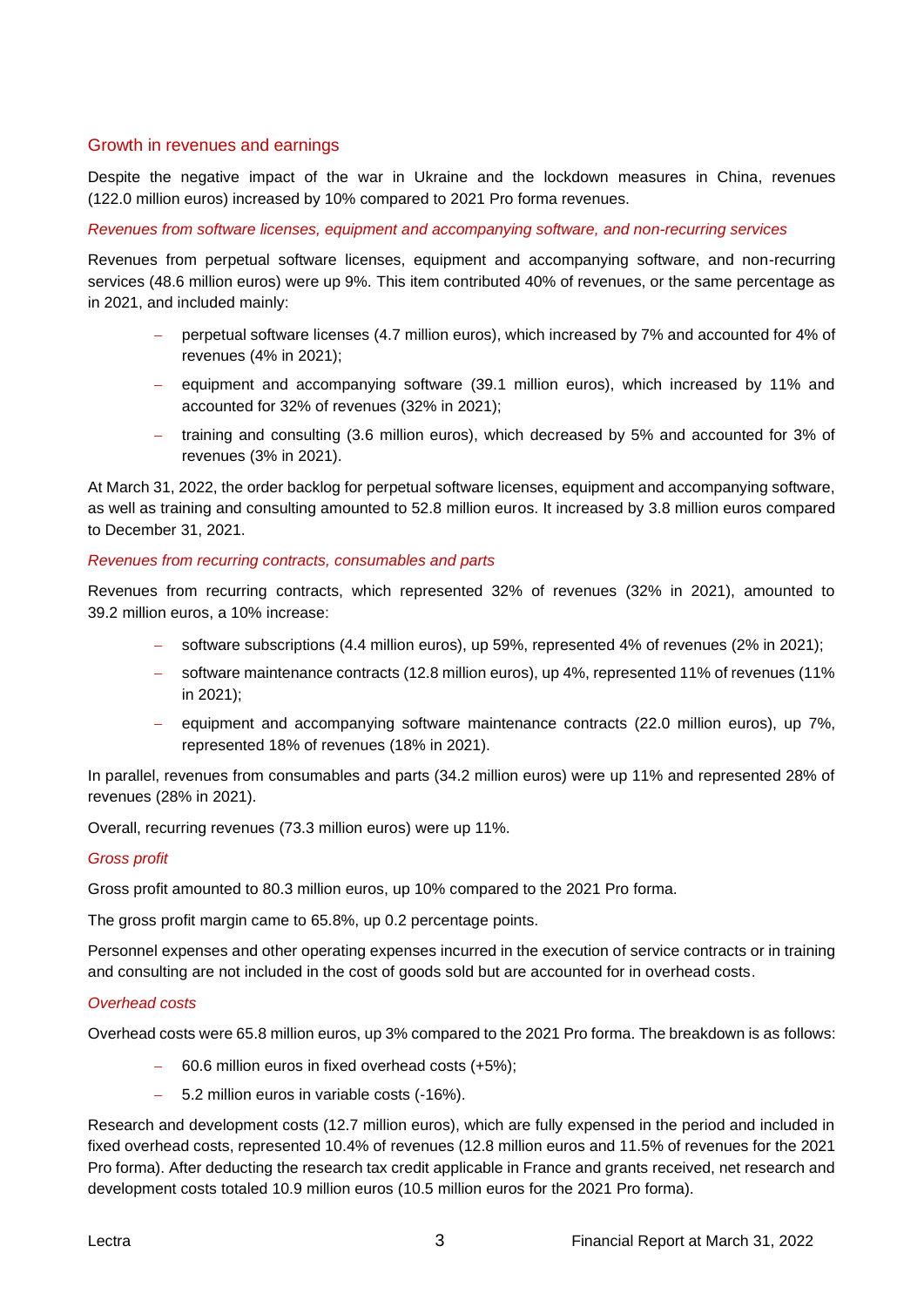#### *EBITDA before non-recurring items, income from operations before non-recurring items and net income*

EBITDA before non-recurring items totaled 21.6 million euros, up 37% relative to the 2021 Pro forma.

EBITDA margin before non-recurring items was 17,7% (14,2% for the 2021 Pro forma).

Income from operations before non-recurring items amounted to 14.4 million euros, up 62% compared to the 2021 Pro forma.

The operating margin before non-recurring items was 11.8%, up 3.7 percentage points.

After a non-recurring charge of 0.5 million euros recognized in Q1 for other costs relating to the acquisition of Gerber, income from operations came to 14 million euros.

Net financial income and expense represented a net charge of 0.6 million euros. Foreign exchange gains and losses generated a net loss of 0.5 million euros.

After an income tax expense of 3.6 million euros, net income amounted to 9.3 million euros, up 86%.

#### Balance sheet at March 31, 2022

At March 31, 2022, the Group's consolidated shareholders' equity amounted to 416.9 million euros (400.8 million euros at December 31, 2021) and the net financial debt stood at 3.2 million euros, consisting in financial debt of 139.4 million euros and available cash of 136.3 million euros.

The working capital requirement at March 31, 2022 was a negative 24.5 million euros.

# **2. SHARE CAPITAL – OWNERSHIP – SHARE PRICE PERFORMANCE**

#### Change in share capital

At March 31, 2022, the share capital came to €37,761,765, divided into 37,761,765 shares with a par value of €1.00.

Share capital increased by €18,806 (with a total share premium of €224,300) due to the creation of 18,806 shares since January 1, 2022, resulting from the exercise of stock options.

#### Main shareholders

On February 18, 2022, the Company was notified that AIPCF VI LG Funding LP (United States) had fallen below the 10% thresholds of share capital and of voting rights and held 9.01% of the share capital and 8.96% of the voting rights.

On February 23, 2022, the Company was notified that Fidelity Management and Research (FMR) LLC (United States) had exceeded the 5% thresholds of share capital and of voting rights and held 8.77% of the share capital and 8.73% of the voting rights.

No other crossing of statutory thresholds has been reported to the Company since January 1, 2022.

At the date of publication of this report, and to the Company's knowledge:

- Daniel Harari holds 14.6% of the capital and 14.5% of the voting rights;
- − AIPCF VI LG Funding LP (United States) holds more than 5% (and less than 10%) of the share capital and voting rights;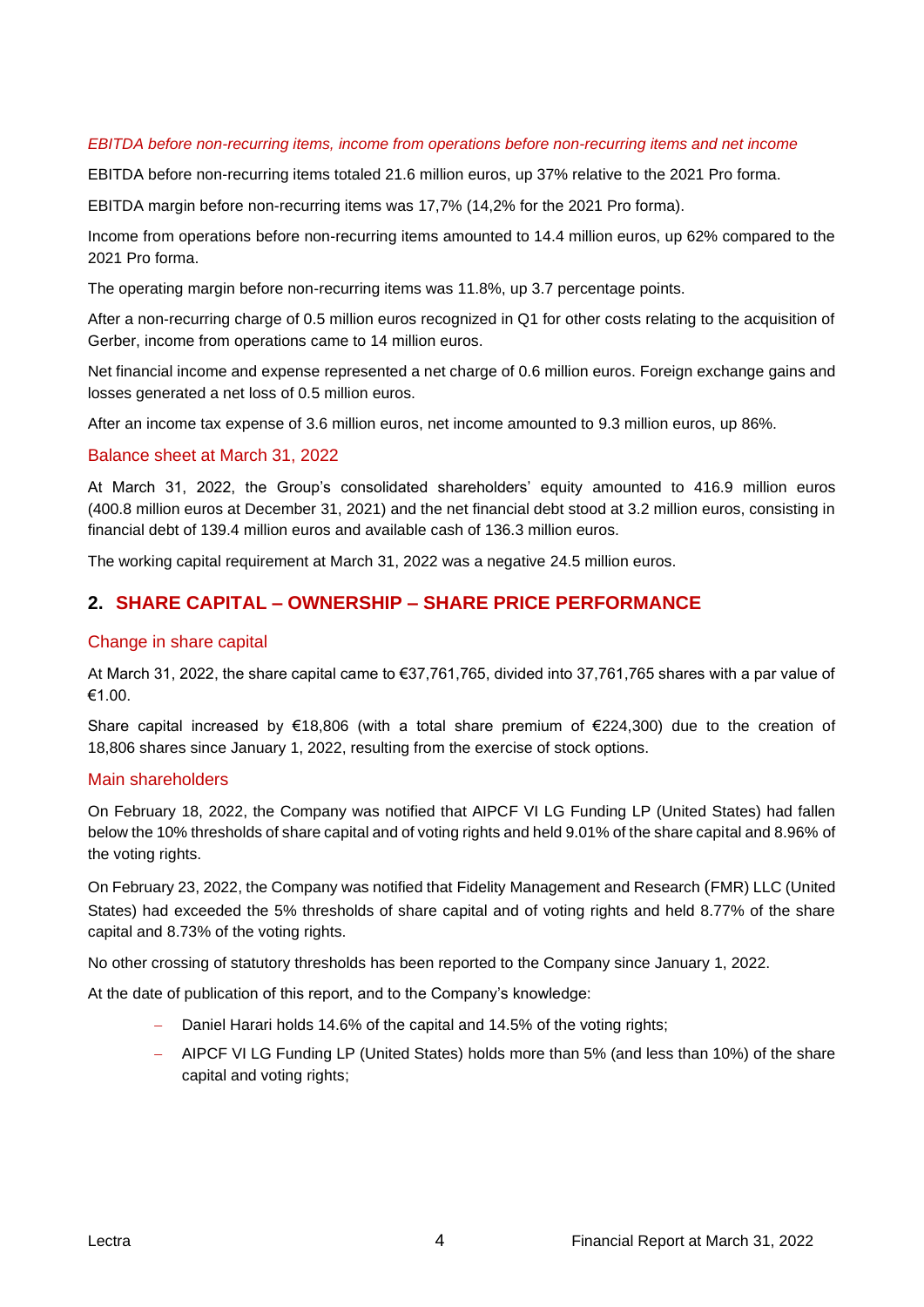− Artisan Partners Limited Partnership (United States), Brown Capital Management LLC (United States), Fidelity Management and Research (FMR) LLC (United States), Kabouter Management LLC (United States), all four acting on behalf of investment funds and customers that they manage, and Kempen Oranje Participaties (The Netherlands), acting on behalf of the investment fund Kempen Oranje Participaties N.V. that it manages, each hold more than 5% (and less than 10%) of the share capital and voting rights.

No other shareholder has reported holding more than 5% of the share capital and voting rights.

#### Treasury shares

At March 31, 2022, the Company held 0.03% of its own shares in treasury, within the framework of the liquidity agreement contracted with Exane BNP Paribas.

#### Share price performance and trading volumes

The Company's share price at March 31, 2022 was €43.10, up 3% compared to December 31, 2021 (€42.00). During Q1, it reached a low of €35.65 on February 4 and a high of €44.85 during the day on March 31.

For the first three months of 2022, the CAC 40 index and the CAC All-Tradable index each decreased by 7% and the CAC Mid & Small index by 3%.

According to Bloomberg, 6.0 million shares were traded on all platforms in Q1 2022 (4.0 million in Q1 2021), including 24% on Euronext.

In its press release of April 11, 2022, the Company confirmed that it is eligible for inclusion in French SME ("PEA-PME") equity savings plans. As a consequence, investment in Lectra shares can be made through PEA-PME savings accounts, a scheme specifically applicable to investments in small and mid-cap companies, benefiting from the same tax advantages as the traditional Equity Savings Plan (PEA).

Since December 29, 2021, the Company's shares have been eligible for the Euronext Deferred Settlement Service (SRD), which allows French investors to defer settlement or delivery of shares.

# **3. SIGNIFICANT POST-CLOSING EVENTS**

No significant event has occurred.

# **4. FINANCIAL CALENDAR**

The 2021 Annual Financial Report was published on Lectra's website on March 30, 2022.

The Annual Shareholders' Meeting will be held on April 29, 2022, in the Company's offices.

The first-half 2022 financial results will be published on July 28, 2022, after the close of trading on Euronext Paris.

# **5. BUSINESS TRENDS AND OUTLOOK**

At the beginning of 2020, Lectra had developed its long-term vision and its new strategic roadmap for the 2020-2022 period.

In its 2021 Financial Report, published February 9, 2022, the Group indicated that the acquisitions made in 2021, and particularly the acquisition of Gerber, give the Group a new dimension and open new perspectives.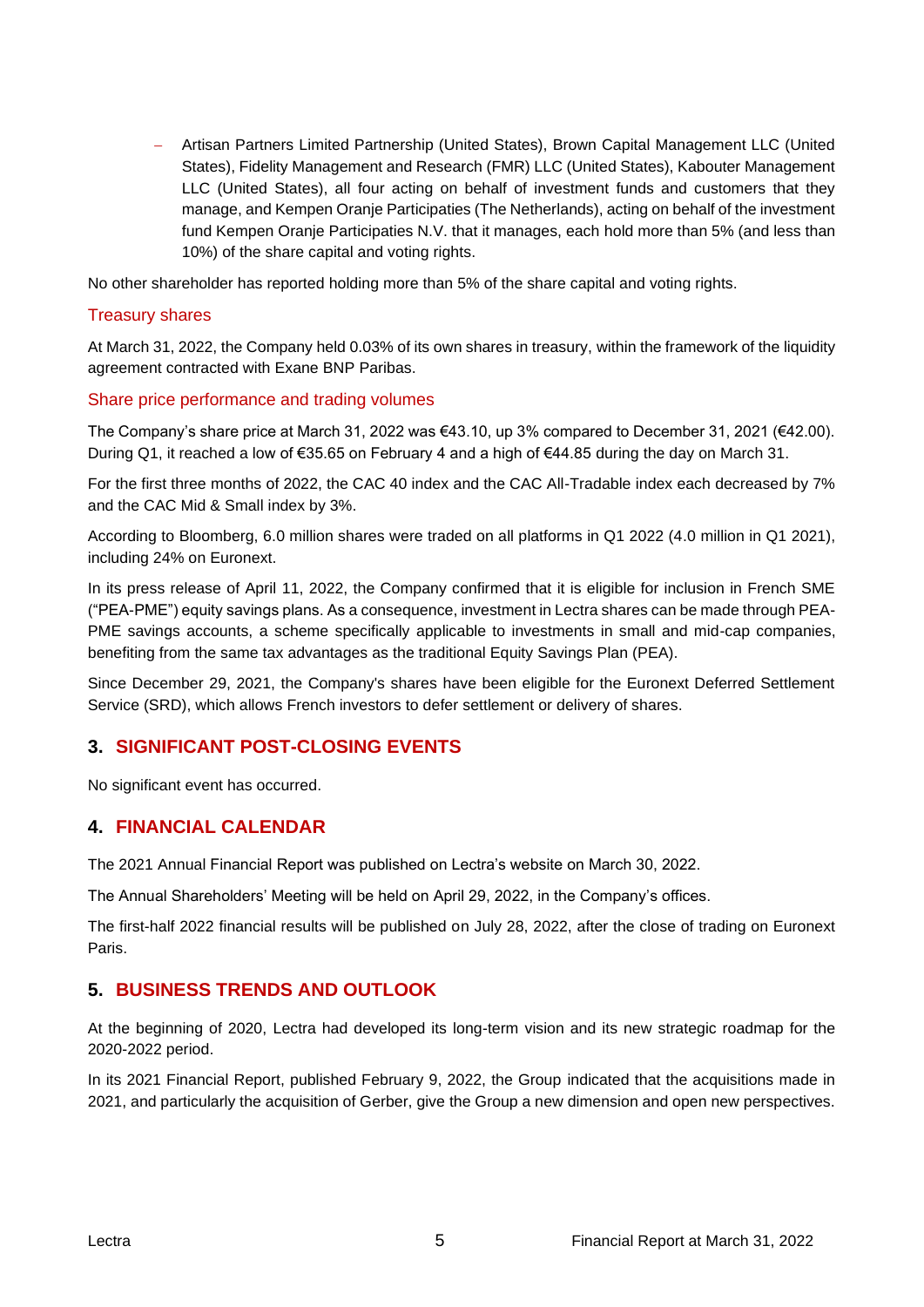It further explained that uncertainties persist regarding the evolution of the pandemic and its impacts on the macroeconomic environment (e.g., inflation, difficulties in the automotive industry, and transportation costs), and could continue to weigh on investment decisions by the Group's customers. To those uncertainties have been added the consequences of the war in Ukraine and of the strict lockdown measures implemented in China.

# Financial objectives for 2022

The Group has set itself objectives of achieving, in 2022, revenues in the range of 508 to 556 million euros (+31% to +43%) and EBITDA before non-recurring items in the range of 92 to 104 million euros (+41% to +60%). These objectives were prepared on the basis of the closing exchange rates on December 31, 2021, and particularly \$1.13 to the euro.

While revenues through March 31, 2022, were affected by the war in Ukraine and the strict lockdown measures in China, business activity and the other parameters of the income statement for Q1 2022 are in line with the roadmap. Together with the particularly strong order backlog on March 31, these elements reinforce Lectra's confidence in the ability to achieve its objectives.

However, the consequences of the war in Ukraine and the strict lockdown measures in China remain uncertain and could adversely affect the Group's business and results for the remainder of 2022.

The Board of Directors April 28, 2022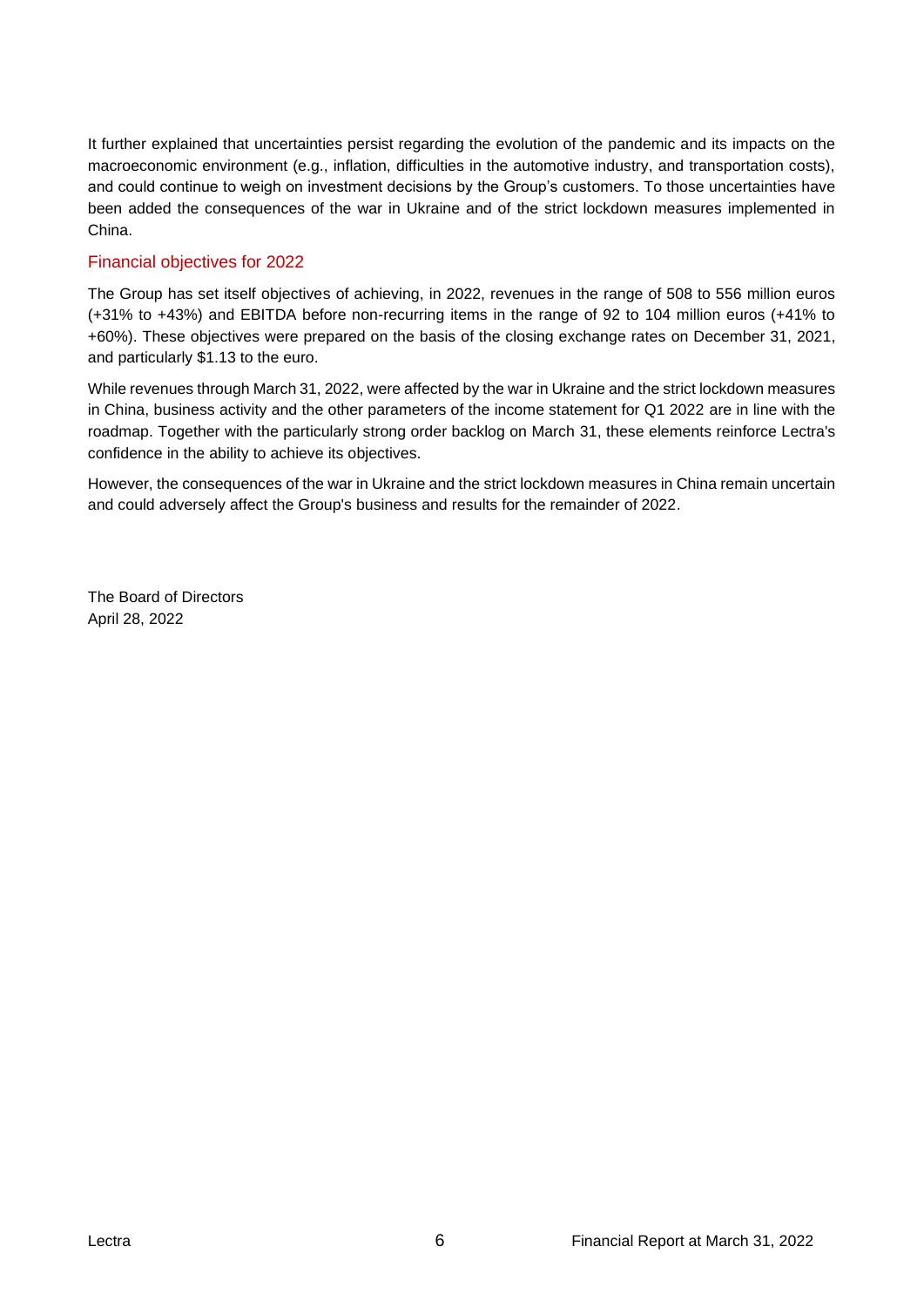# **ADDITIONAL INFORMATION – FIRST QUARTER 2022**

# ORDERS FOR NEW SYSTEMS – COMPARISONS AT ACTUAL EXCHANGE RATES

Perpetual software licenses, equipment and accompanying software and non-recurring services

|                                     | Three Months Ended March 31 |      |           |      |                |  |  |  |  |
|-------------------------------------|-----------------------------|------|-----------|------|----------------|--|--|--|--|
|                                     | 2022                        |      | 2021      |      |                |  |  |  |  |
|                                     | Actual                      | $\%$ | Pro forma | %    | Actual         |  |  |  |  |
| (in thousands of euros)             |                             |      |           |      | exchange rates |  |  |  |  |
| Perpetual software licenses         | 5.151                       | 10%  | 4.523     | 10%  | $+14%$         |  |  |  |  |
| Equipment and accompanying software | 41,878                      | 81%  | 35,603    | 78%  | $+18%$         |  |  |  |  |
| Training and consulting services    | 3.587                       | 7%   | 3,992     | 9%   | $-10%$         |  |  |  |  |
| Miscellaneous                       | 1.257                       | 2%   | 1.460     | 3%   | $-14%$         |  |  |  |  |
| Total                               | 51,873                      | 100% | 45,577    | 100% | $+14%$         |  |  |  |  |
| $\xi$ / \$ average parity           | 1.12                        |      | 1.21      |      |                |  |  |  |  |

#### New software subscriptions

| <b>INGW SOILWATE SUDSCIPTIONS</b>          |        |                             |           |    |                      |  |
|--------------------------------------------|--------|-----------------------------|-----------|----|----------------------|--|
|                                            |        | Three Months Ended March 31 |           |    |                      |  |
|                                            | 2022   |                             | 2021      |    | Changes<br>2022/2021 |  |
|                                            | Actual | %                           | Pro forma | %  | Actual               |  |
| (in thousands of euros)                    |        |                             |           |    | exchange rates       |  |
| Annual value of new software subscriptions | 2,336  | na                          | 993       | na | +135%                |  |
| $\xi$ / \$ average parity                  | 1.12   |                             | 1.21      |    |                      |  |

# BREAKDOWN OF REVENUES – COMPARISONS AT ACTUAL EXCHANGE RATES

Revenue distribution by geographical market is reported on an indicative basis. Trends for the fiscal year cannot be extrapolated based on one single quarter.

#### Revenues by region

|                           | Three Months Ended March 31 |      |           |      |                      |  |  |  |  |
|---------------------------|-----------------------------|------|-----------|------|----------------------|--|--|--|--|
|                           | 2022                        |      | 2021      |      | Changes<br>2022/2021 |  |  |  |  |
|                           | Actual                      | $\%$ | Pro forma | %    | Actual               |  |  |  |  |
| (in thousands of euros)   |                             |      |           |      | exchange rates       |  |  |  |  |
| Europe, of which:         | 40,834                      | 33%  | 34,707    | 31%  | $+18%$               |  |  |  |  |
| - France                  | 6,392                       | 5%   | 6,265     | 6%   | $+2%$                |  |  |  |  |
| Americas                  | 41,879                      | 34%  | 37,896    | 34%  | $+11%$               |  |  |  |  |
| Asia-Pacific              | 29,097                      | 24%  | 30.791    | 28%  | $-5%$                |  |  |  |  |
| Other countries           | 10,147                      | 8%   | 7,613     | 7%   | $+33%$               |  |  |  |  |
| Total                     | 121,958                     | 100% | 111.006   | 100% | $+10%$               |  |  |  |  |
| $\xi$ / \$ average parity | 1.12                        |      | 1.21      |      |                      |  |  |  |  |

#### Revenues by type of business

| <b>INGAGITAGO DA TANG OI DAGILICOS</b>                                                                                   |                             |      |           |                      |                |  |  |  |
|--------------------------------------------------------------------------------------------------------------------------|-----------------------------|------|-----------|----------------------|----------------|--|--|--|
|                                                                                                                          | Three Months Ended March 31 |      |           |                      |                |  |  |  |
|                                                                                                                          | 2022                        |      | 2021      | Changes<br>2022/2021 |                |  |  |  |
|                                                                                                                          | Actual                      | %    | Pro forma | %                    | Actual         |  |  |  |
| (in thousands of euros)                                                                                                  |                             |      |           |                      | exchange rates |  |  |  |
| Revenues from perpetual software licenses, equipment and<br>accompanying software, and non-recurring services, of which: | 48,613                      | 40%  | 44,729    | 40%                  | $+9%$          |  |  |  |
| - Perpetual software licenses                                                                                            | 4,683                       | 4%   | 4,386     | 4%                   | $+7%$          |  |  |  |
| - Equipment and accompanying software                                                                                    | 39,088                      | 32%  | 35,106    | 32%                  | $+11%$         |  |  |  |
| - Training and consulting services                                                                                       | 3,585                       | 3%   | 3,777     | 3%                   | $-5%$          |  |  |  |
| - Miscellaneous                                                                                                          | 1,257                       | 1%   | 1,460     | 1%                   | $-14%$         |  |  |  |
| Recurring revenues, of which:                                                                                            | 73,345                      | 60%  | 66,277    | 60%                  | $+11%$         |  |  |  |
| - Software subscriptions                                                                                                 | 4,360                       | 4%   | 2,740     | 2%                   | $+59%$         |  |  |  |
| - Software maintenance contracts                                                                                         | 12,820                      | 11%  | 12,322    | 11%                  | $+4%$          |  |  |  |
| - Equipment and accompanying software maintenance contracts                                                              | 21,999                      | 18%  | 20,528    | 18%                  | $+7%$          |  |  |  |
| - Consumables and parts                                                                                                  | 34,167                      | 28%  | 30,688    | 28%                  | $+11%$         |  |  |  |
| Total                                                                                                                    | 121,958                     | 100% | 111,006   | 100%                 | $+10%$         |  |  |  |
| $\xi$ / \$ average parity                                                                                                | 1.12                        |      | 1.21      |                      |                |  |  |  |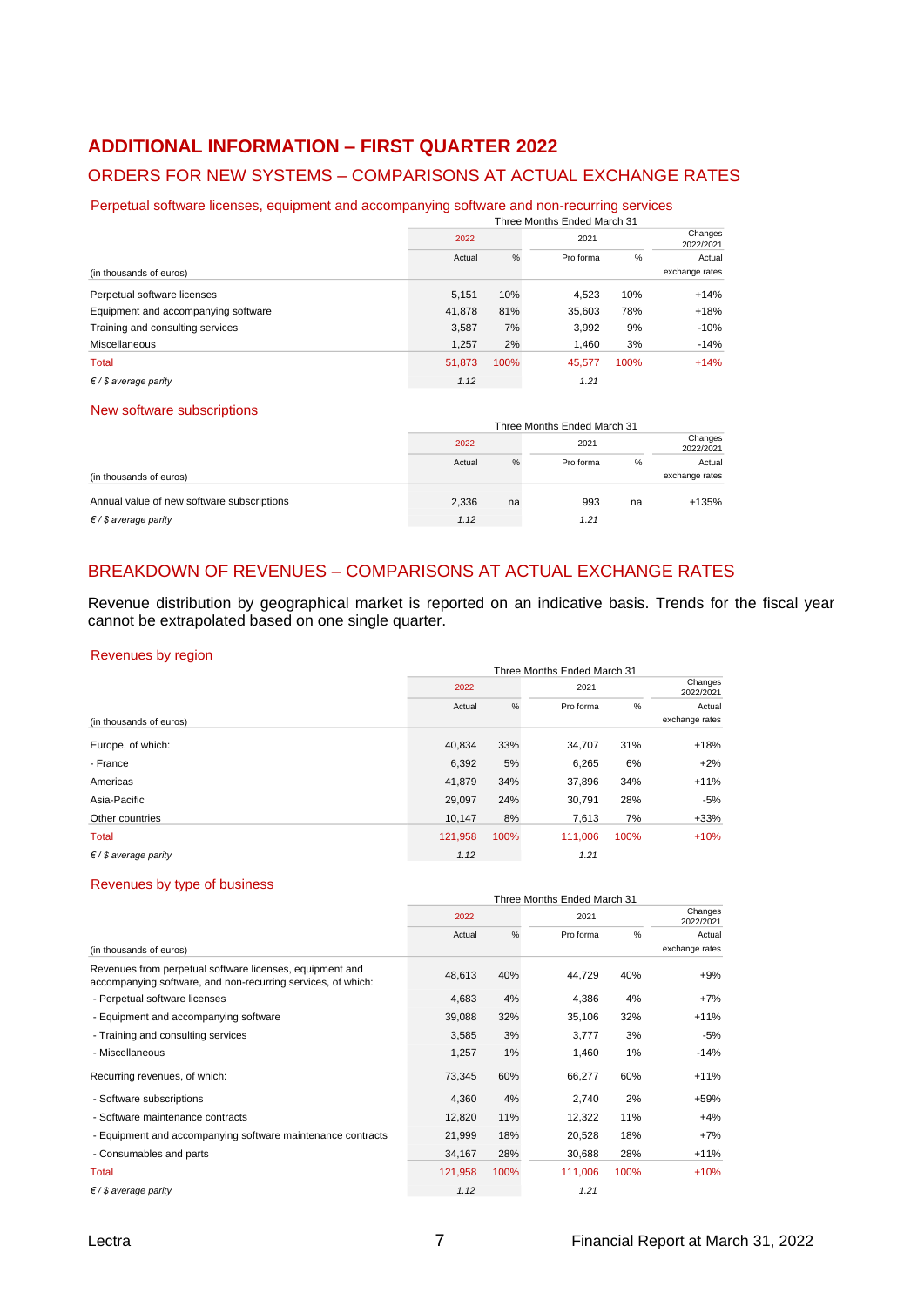# CONSOLIDATED INCOME STATEMENT – COMPARISONS AT ACTUAL EXCHANGE RATES

|                                                           | Three months ended March 31 |           |                      |           |                                 |  |  |  |  |  |
|-----------------------------------------------------------|-----------------------------|-----------|----------------------|-----------|---------------------------------|--|--|--|--|--|
|                                                           | 2022                        | 2021      | Changes<br>2022/2021 | 2021      | Changes 2022<br>/Pro forma 2021 |  |  |  |  |  |
|                                                           |                             |           | Actual               |           | Actual                          |  |  |  |  |  |
| (in thousands of euros)                                   | Actual                      | Actual    | exchange rates       | Pro forma | exchange rates                  |  |  |  |  |  |
| <b>Revenues</b>                                           | 121,958                     | 66,686    | $+83%$               | 111,006   | $+10%$                          |  |  |  |  |  |
| Cost of goods sold                                        | (41, 701)                   | (18, 228) | $+129%$              | (38, 172) | $+9%$                           |  |  |  |  |  |
| <b>Gross profit</b>                                       | 80,257                      | 48,458    | $+66%$               | 72,835    | $+10%$                          |  |  |  |  |  |
| (in % of revenues)                                        | 65.8%                       | 72.7%     | -6.9 points          | 65.6%     | +0.2 points                     |  |  |  |  |  |
| Research and development                                  | (10, 939)                   | (6, 229)  | $+76%$               | (10, 533) | $+4%$                           |  |  |  |  |  |
| Selling, general and administrative expenses              | (54, 868)                   | (33,768)  | $+62%$               | (53, 361) | $+3%$                           |  |  |  |  |  |
| Income from operations before non-recurring items         | 14,449                      | 8,461     | $+71%$               | 8,941     | $+62%$                          |  |  |  |  |  |
| (in % of revenues)                                        | 11.8%                       | 12.7%     | -0.9 points          | 8.1%      | +3.7 points                     |  |  |  |  |  |
| Non-recurring expenses                                    | (474)                       | (1,014)   | $-53%$               | (1,014)   | $-53%$                          |  |  |  |  |  |
| Income from operations                                    | 13,976                      | 7,447     | $+88%$               | 7,928     | $+76%$                          |  |  |  |  |  |
| (in % of revenues)                                        | 11.5%                       | 11.2%     | $+0.3$ points        | 7.1%      | +4.4 points                     |  |  |  |  |  |
| Income before tax                                         | 12,871                      | 8,043     | $+60%$               | 7,843     | $+64%$                          |  |  |  |  |  |
| Income tax                                                | (3,590)                     | (2,041)   | $+76%$               | (2,846)   | $+26%$                          |  |  |  |  |  |
| <b>Net income</b>                                         | 9,281                       | 6,002     | $+55%$               | 4,997     | $+86%$                          |  |  |  |  |  |
| of which, Group share                                     | 9,375                       | 5,957     | $+57%$               | 5,059     | $+85%$                          |  |  |  |  |  |
| of which, Non-controlling interests                       | (94)                        | 45        | na                   | (62)      | $+51%$                          |  |  |  |  |  |
| Income from operations before non-recurring items         | 14,449                      | 8,461     | $+71%$               | 8,941     | $+62%$                          |  |  |  |  |  |
| + Net depreciation and amortization of non-current assets | 7,121                       | 2,901     | $+145%$              | 6,807     | $+5%$                           |  |  |  |  |  |
| EBITDA before non-recurring items                         | 21,571                      | 11,361    | $+90%$               | 15,749    | $+37%$                          |  |  |  |  |  |
| (in % of revenues)                                        | 17.7%                       | 17.0%     | $+0.7$ points        | 14.2%     | +3.5 points                     |  |  |  |  |  |
| $\xi$ / \$ average parity                                 | 1.12                        | 1.21      |                      | 1.21      |                                 |  |  |  |  |  |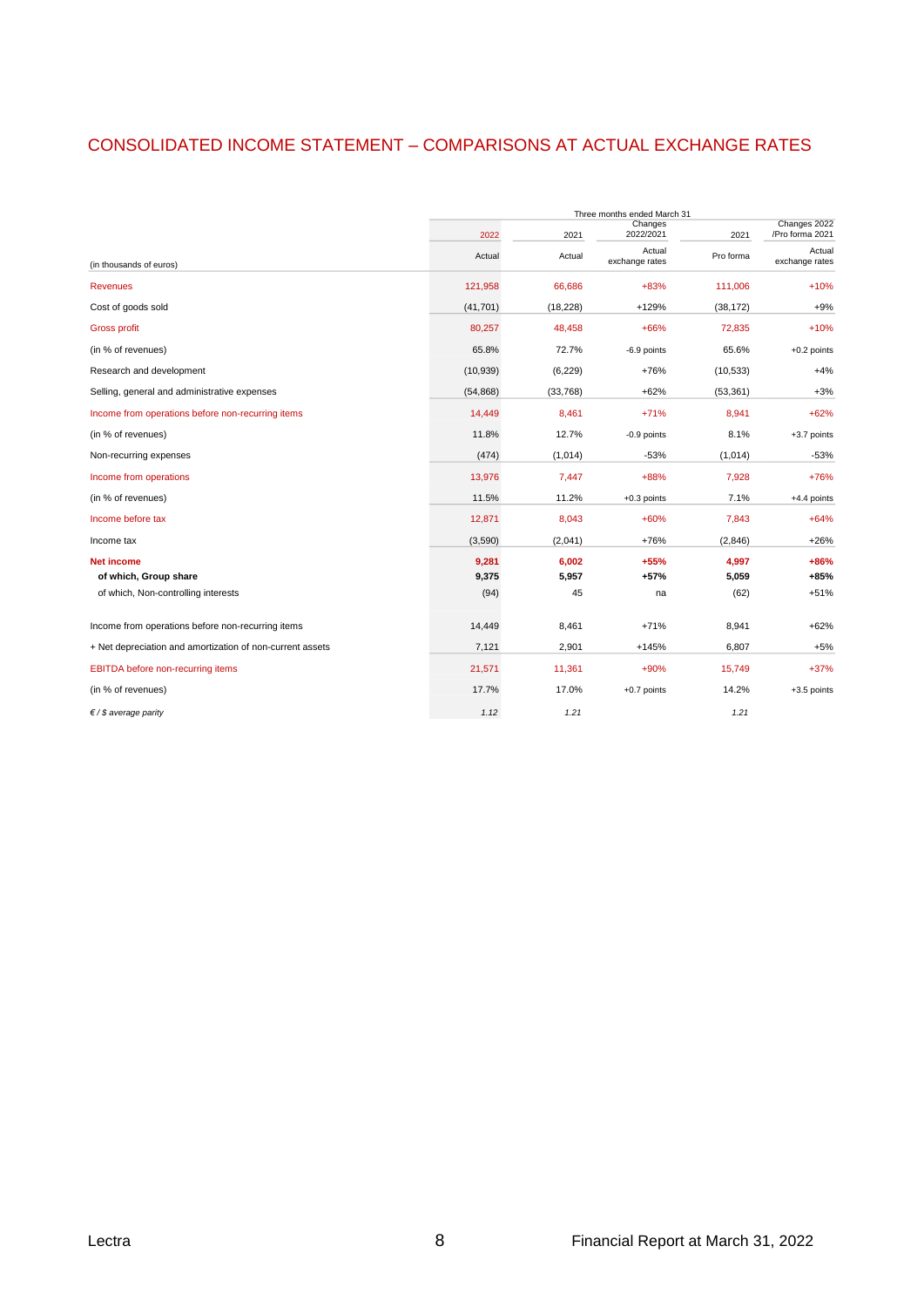# Company certification of the first quarter 2022 report

We certify that, to our knowledge, the financial statements have been prepared in accordance with currently applicable accounting standards and provide a fair view of the assets, financial condition, and financial results of the Company and of its consolidated companies. We further certify that the first quarter report on operations presents a true and sincere view of the significant events that occurred during the first three months of the fiscal year and their impact on the financial statements, and a description of the main risks and uncertainties for the coming nine months.

Paris, April 28, 2022

Daniel Harari **Daniel Harari Chesnay**<br>
Chairman and Chief Executive Officer<br>
Chief Financial Officer Chairman and Chief Executive Officer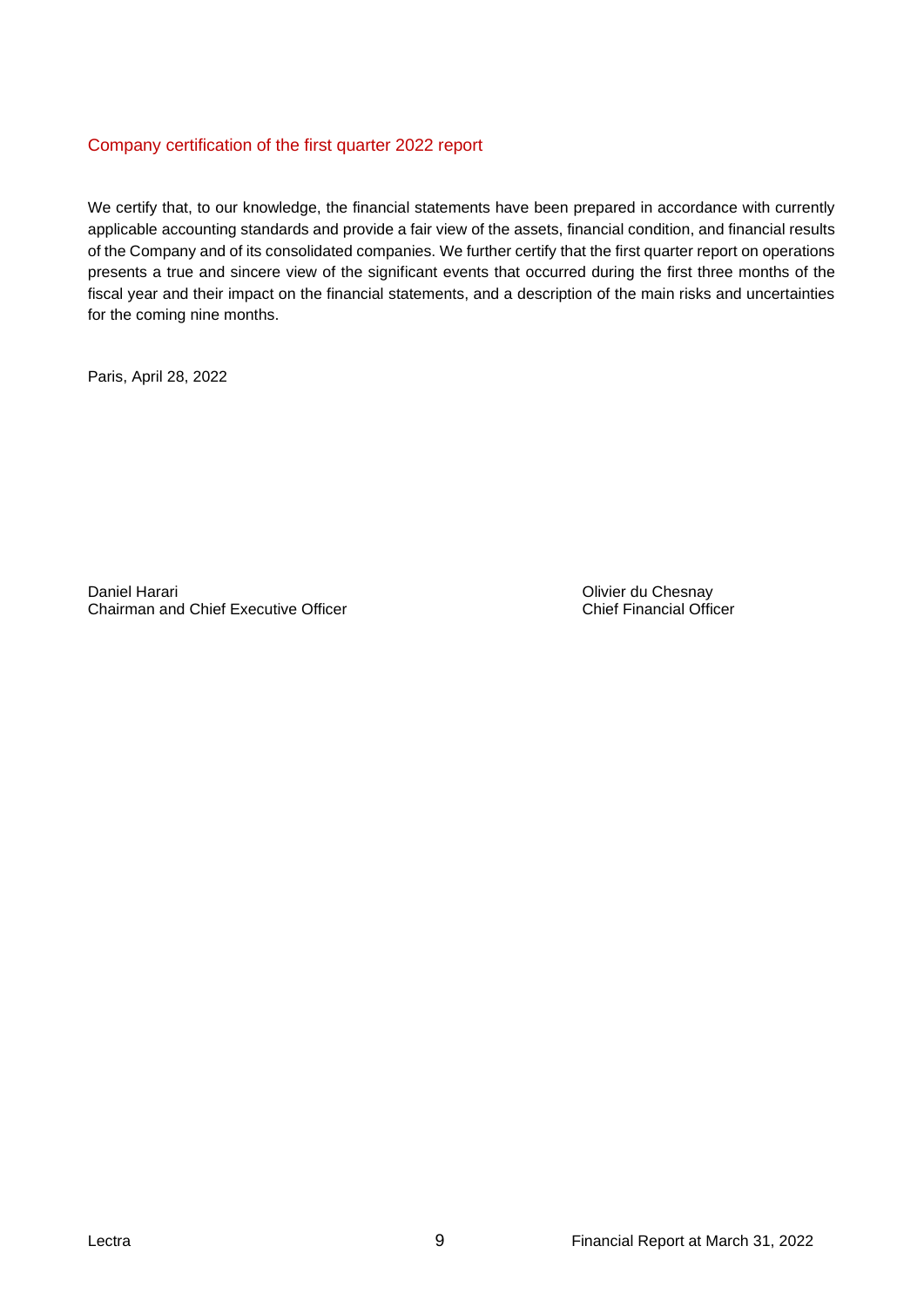# **CONSOLIDATED STATEMENT OF FINANCIAL POSITION**

#### **ASSETS**

| (in thousands of euros)       | March 31, 2022 <sup>(1)</sup> | December 31, 2021 <sup>(1)</sup> | March 31, 2021 <sup>(2)</sup> |
|-------------------------------|-------------------------------|----------------------------------|-------------------------------|
| Goodwill                      | 278,748                       | 275,250                          | 46,964                        |
| Other intangible assets       | 137,799                       | 138,084                          | 4,839                         |
| Leasing rights-of-use         | 27,108                        | 28,543                           | 14,481                        |
| Property, plant and equipment | 27,838                        | 28,060                           | 24,466                        |
| Other non-current assets      | 25,063                        | 24,638                           | 22,547                        |
| Deferred tax assets           | 9,120                         | 9,047                            | 7,350                         |
| Total non-current assets      | 505,676                       | 503,622                          | 120,647                       |
| Inventories                   | 65,839                        | 59,650                           | 30,877                        |
| Trade accounts receivable     | 81,781                        | 82,948                           | 42,893                        |
| Other current assets          | 19,098                        | 19,153                           | 15,416                        |
| Cash and cash equivalents     | 136,260                       | 130,586                          | 145,381                       |
| <b>Total current assets</b>   | 302,978                       | 292,337                          | 234,567                       |
| <b>Total assets</b>           | 808,654                       | 795,959                          | 355,214                       |

#### **EQUITY AND LIABILITIES**

| (in thousands of euros)                      | March 31, 2022 <sup>(1)</sup> | December 31, 2021 <sup>(1)</sup> | March 31, 2021 <sup>(2)</sup> |
|----------------------------------------------|-------------------------------|----------------------------------|-------------------------------|
| Share capital                                | 37,762                        | 37,743                           | 32,598                        |
| Share premium                                | 139,735                       | 139,511                          | 20,219                        |
| Treasury shares                              | (415)                         | (271)                            | (654)                         |
| Currency translation adjustments             | 18,501                        | 12,132                           | (10, 449)                     |
| Retained earnings and net income             | 218,667                       | 208,947                          | 158,645                       |
| Non-controlling interests                    | 2,630                         | 2,724                            | 205                           |
| <b>Total equity</b>                          | 416,880                       | 400,786                          | 200,564                       |
| Retirement benefit obligations               | 11,402                        | 11,348                           | 11,153                        |
| Non-current lease liabilities                | 24,840                        | 25,930                           | 9,727                         |
| Minority shares purchase commitments         | 9,500                         | 9,500                            | 2,165                         |
| Borrowings, non-current portion              | 118,331                       | 118,284                          |                               |
| <b>Total non-current liabilities</b>         | 164,073                       | 165,062                          | 23,045                        |
| Trade and other current payables             | 106,328                       | 110,852                          | 59,130                        |
| Deferred revenues                            | 79,711                        | 77,822                           | 58,863                        |
| Current income tax liabilities               | 5,135                         | 4,586                            | 3,189                         |
| Current lease liabilities                    | 8,396                         | 8,500                            | 5,144                         |
| Minority shares purchase commitments         | 2,165                         | 2,464                            | 2,165                         |
| Borrowings, current portion                  | 21,090                        | 21,102                           |                               |
| Provisions for other liabilities and charges | 4,876                         | 4,785                            | 3,114                         |
| <b>Total current liabilities</b>             | 227,701                       | 230,111                          | 131,605                       |
| <b>Total equity and liabilities</b>          | 808,654                       | 795,959                          | 355,214                       |

*(1) The March 2022 and December 2021 amounts integrate Gerber Technology, Neteven and Gemini CAD Systems (see note 3 hereafter).*

*(2) The March 2021 amounts were restated following the implementation of the IFRS IC decision relating to IAS 19, made at the end of 2021 retroactively on January 1 2021, and that entailed a decrease of retirement benefit obligations and deferred tax assets by 0.9 and 0.2 million euros respectively, and an increase of retained earnings (Group share) by 0.7 million euros.*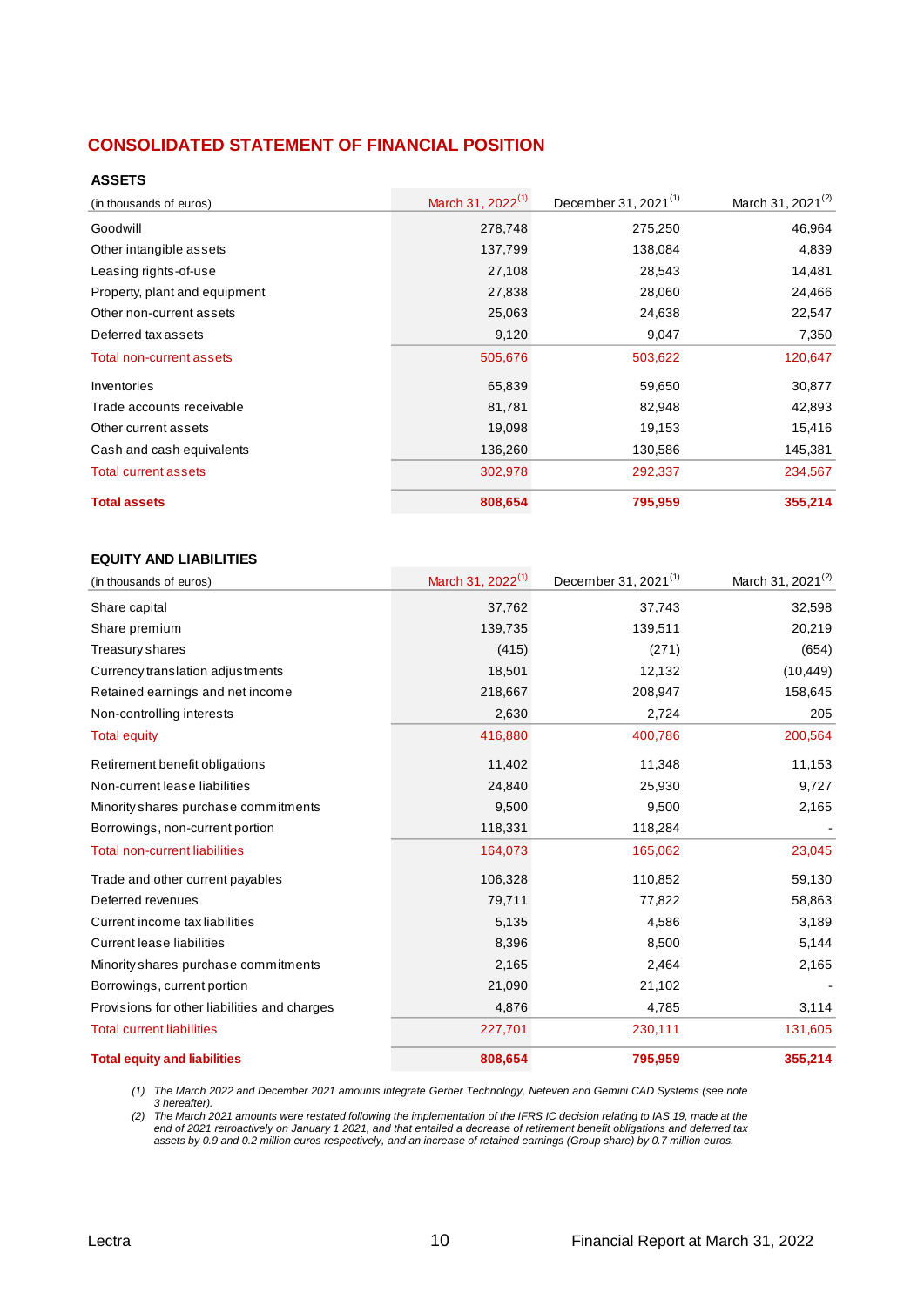# **CONSOLIDATED INCOME STATEMENT**

|                                                           | Three months                  | Three months   |
|-----------------------------------------------------------|-------------------------------|----------------|
|                                                           | ended                         | ended          |
| (in thousands of euros)                                   | March 31, 2022 <sup>(1)</sup> | March 31, 2021 |
| <b>Revenues</b>                                           | 121,958                       | 66,686         |
| Cost of goods sold                                        | (41, 701)                     | (18, 228)      |
| <b>Gross profit</b>                                       | 80,257                        | 48,458         |
| Research and development                                  | (10, 939)                     | (6,229)        |
| Selling, general and administrative expenses              | (54, 868)                     | (33,768)       |
| Income from operations before non-recurring items         | 14,449                        | 8,461          |
| Non-recurring expenses <sup>(2)</sup>                     | (474)                         | (1,014)        |
| Income from operations                                    | 13,976                        | 7,447          |
| Financial income                                          | 98                            | 107            |
| <b>Financial expenses</b>                                 | (745)                         | (111)          |
| Foreign exchange income (loss)                            | (458)                         | 600            |
| Income before tax                                         | 12,871                        | 8,043          |
| Income tax                                                | (3,590)                       | (2,041)        |
| <b>Net income</b>                                         | 9,281                         | 6,002          |
| of which, Group share                                     | 9,375                         | 5,957          |
| of which, Non-controlling interests                       | (94)                          | 45             |
|                                                           |                               |                |
| (in euros)                                                |                               |                |
| Earnings per share, Group share:                          |                               |                |
| - basic                                                   | 0.25                          | 0.19           |
| - diluted                                                 | 0.24                          | 0.18           |
| Shares used in calculating earnings per share:            |                               |                |
| - basic                                                   | 37,738,619                    | 32,127,231     |
| - diluted                                                 | 38,276,173                    | 32,579,110     |
|                                                           |                               |                |
| (in thousands of euros)                                   |                               |                |
| Income from operations before non-recurring items         | 14,449                        | 8,461          |
| + Net depreciation and amortization of non-current assets | 7,121                         | 2,901          |
| <b>EBITDA</b> before non-recurring items                  | 21,571                        | 11,361         |

# **STATEMENT OF COMPREHENSIVE INCOME, GROUP SHARE (3)**

| Other comprehensive income to be reclassified<br>in net income                    | 6,369 | 844      |
|-----------------------------------------------------------------------------------|-------|----------|
| Remeasurement of the net liability arising<br>from defined benefits pension plans |       |          |
| Tax effect                                                                        |       |          |
| Other comprehensive income not to be reclassified<br>in net income                | 0     | $\Omega$ |
| Total other comprehensive income                                                  | 6,369 | 844      |

*(1) The 2022 amounts integrate Gerber Technology, Neteven and Gemini CAD Systems (see note 3 hereafter).*

*(2) These amounts correspond to fees and other costs relating to the acquisition of Gerber Technology (see note 3 hereafter).*

*(3) The Group considered as non-material the information regarding the comprehensive income of the non-controlling interests (see note 3 hereafter) and thus only presents the comprehensive income of the Group share.*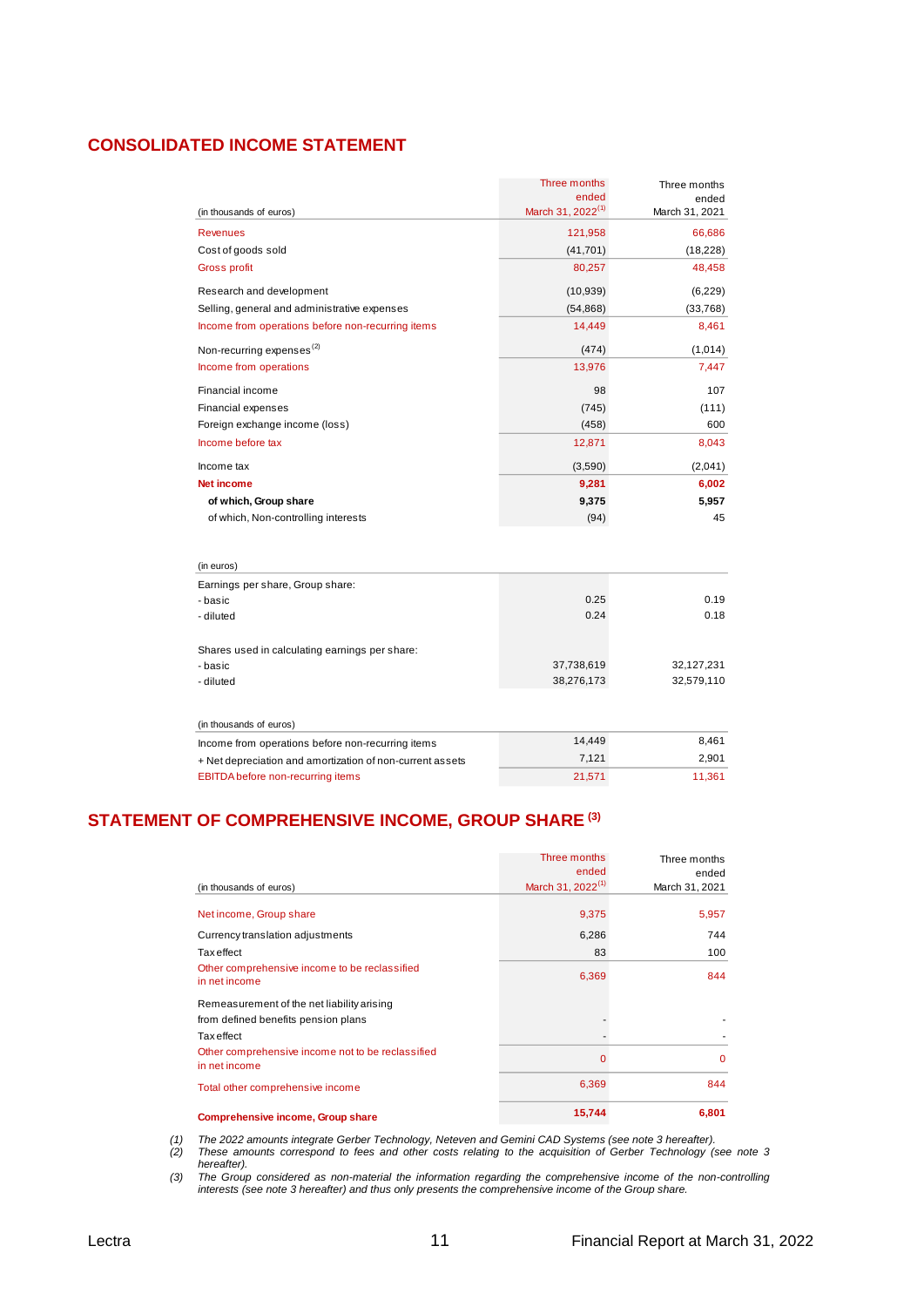# **CONSOLIDATED STATEMENT OF CASH FLOWS**

|                                                                    | Three months                           | Three months            |
|--------------------------------------------------------------------|----------------------------------------|-------------------------|
| (in thousands of euros)                                            | ended<br>March 31, 2022 <sup>(1)</sup> | ended<br>March 31, 2021 |
|                                                                    |                                        |                         |
| <b>I-OPERATING ACTIVITIES</b>                                      |                                        |                         |
| Net income                                                         | 9,281                                  | 6,002                   |
| Net depreciation and amortization (non-current assets)             | 7,121                                  | 2,901                   |
| Net depreciation and provisions (current assets)                   | 360                                    | 604                     |
| Non-cash operating expenses                                        | 436                                    | (57)                    |
| Loss (profit) on sale of fixed assets                              | (2)                                    | (17)                    |
| Changes in deferred income taxes                                   | 226                                    | 494                     |
| Changes in inventories                                             | (6,368)                                | (1,672)                 |
| Changes in trade accounts receivable                               | 3,086                                  | 2,363                   |
| Changes in other current assets and liabilities                    | (5, 125)                               | 2,644                   |
| Changes in other operating non-current assets                      | (441)                                  | (1,694)                 |
| Net cash provided by (used in) operating activities                | 8,573                                  | 11,568                  |
| <b>II - INVESTING ACTIVITIES</b>                                   |                                        |                         |
| Purchases of intangible assets                                     | (596)                                  | (546)                   |
| Purchases of property, plant and equipment                         | (913)                                  | (357)                   |
| Proceeds from sales of intangible and tangible assets              |                                        | 18                      |
| Purchases of financial assets <sup>(2)</sup>                       | (3,521)                                | (1,696)                 |
| Proceeds from sales of financial assets <sup>(2)</sup>             | 3,637                                  | 1,952                   |
| Net cash provided by (used in) investing activities                | (1, 393)                               | (629)                   |
| <b>III - FINANCING ACTIVITIES</b>                                  |                                        |                         |
| Proceeds from issuance of ordinary shares by the parent company    | 243                                    | 919                     |
| Change in share of interests in controlled entities <sup>(3)</sup> | (299)                                  | (167)                   |
| Purchases of treasury shares                                       | (3, 479)                               | (1,937)                 |
| Sales of treasury shares                                           | 3,419                                  | 1,695                   |
| Repayment of lease liabilities                                     | (2, 252)                               | (1, 485)                |
| Net cash provided by (used in) financing activities                | (2,368)                                | (975)                   |
| Increase (decrease) in cash and cash equivalents                   | 4,812                                  | 9,964                   |
| Cash and cash equivalents at opening                               | 130,586                                | 134,626                 |
| Increase (decrease) in cash and cash equivalents                   | 4,812                                  | 9,964                   |
| Effect of changes in foreign exchange rates                        | 862                                    | 791                     |
| Cash and cash equivalents at closing                               | 136,260                                | 145,381                 |
|                                                                    |                                        |                         |
| Net cash provided by (used in) operating activities                | 8,573                                  | 11,568                  |
| + Net cash provided by (used in) investing activities              | (1, 393)                               | (629)                   |
| - Repayment of lease liabilities                                   | (2, 252)                               | (1, 485)                |
| Free cash flow before non-recurring items                          | 4,928                                  | 9,454                   |
| Non-recurring items of the free cash flow                          | (2, 122)                               | (374)                   |
| Free cash flow                                                     | 7,050                                  | 9,828                   |
| Income tax (paid) / reimbursed, net                                | (956)                                  | (660)                   |
| Interest (paid) on lease liabilities                               | (124)                                  | (28)                    |
| Interest (paid)                                                    | (298)                                  |                         |
|                                                                    |                                        |                         |

*(1) The 2022 amounts integrate Gerber Technology, Neteven and Gemini CAD Systems (see note 3 hereafter).*

*(2) These amounts mainly correspond to the valuation of purchases and sales of treasury shares made through the liquidity agreement, and for which the counterpart is shown in the corresponding cash flows arising from financing activities.*

*(3) These amounts correspond to the payments of the remainder of the staggered purchases of additional 10% of Retviews, made in January 2021 and 2022 (see note 3 hereafter).*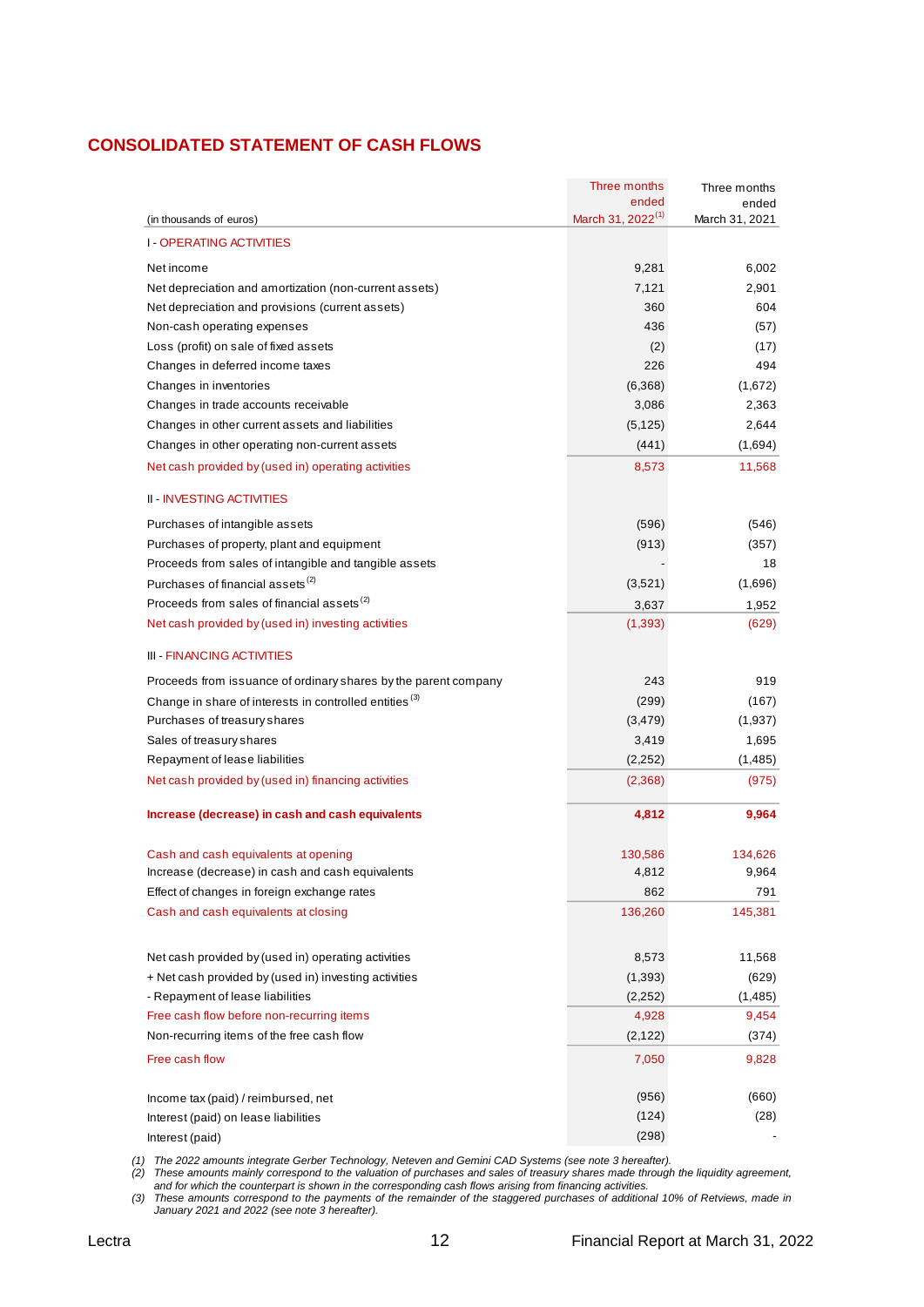# **CONSOLIDATED STATEMENT OF CHANGES IN EQUITY**

|                                                                                                |                     |                        |                  |                  |                    |                            | Retained                 |                |                          |                 |
|------------------------------------------------------------------------------------------------|---------------------|------------------------|------------------|------------------|--------------------|----------------------------|--------------------------|----------------|--------------------------|-----------------|
|                                                                                                |                     | Share capital          |                  |                  |                    | Currency                   | earnings                 | Equity,        | Non                      |                 |
| (in thousands of euros, except for par value<br>per share expressed in euros)                  | Number<br>of shares | Par value<br>per share | Share<br>capital | Share<br>premium | Treasury<br>shares | translation<br>adjustments | and net<br>income        | Group<br>share | controlling<br>interests | Total<br>equity |
| Balance at December 31, 2020                                                                   | 32,511,651          | 1.00                   | 32,512           | 19,387           | (343)              | (11, 293)                  | 151,750                  | 192,013        | 160                      | 192,173         |
| Implementation of IFRS IC decision<br>relative to IAS 19                                       |                     |                        |                  |                  |                    |                            | 659                      | 659            |                          | 659             |
| Balance at January 1, 2021                                                                     | 32,511,651          | 1.00                   | 32,512           | 19,387           | (343)              | (11, 293)                  | 152,409                  | 192,672        | 160                      | 192,832         |
| Net income                                                                                     |                     |                        |                  |                  |                    |                            | 5,957                    | 5,957          | 45                       | 6,002           |
| Other comprehensive income                                                                     |                     |                        |                  |                  |                    | 844                        | $\overline{\phantom{a}}$ | 844            | ÷.                       | 844             |
| Comprehensive income                                                                           |                     |                        |                  |                  |                    | 844                        | 5,957                    | 6,801          | 45                       | 6,846           |
| Exercised stock options                                                                        | 86,774              | 1.00                   | 87               | 832              |                    |                            |                          | 919            |                          | 919             |
| Fair value of stock options                                                                    |                     |                        |                  |                  |                    |                            | 227                      | 227            |                          | 227             |
| Sale (purchase) of treasury shares                                                             |                     |                        |                  |                  | (311)              |                            |                          | (311)          |                          | (311)           |
| Profit (loss) on treasury shares                                                               |                     |                        |                  |                  |                    |                            | 51                       | 51             |                          | 51              |
| Balance at March 31, 2021                                                                      | 32,598,425          | 1.00                   | 32,598           | 20,219           | (654)              | (10, 449)                  | 158,645                  | 200,360        | 205                      | 200,564         |
|                                                                                                |                     |                        |                  |                  |                    |                            |                          |                |                          |                 |
| Balance at December 31, 2020                                                                   | 32,511,651          | 1.00                   | 32,512           | 19,387           | (343)              | (11, 293)                  | 151,750                  | 192,013        | 160                      | 192,173         |
| Implementation of IFRS IC decision<br>relative to IAS 19                                       |                     |                        |                  |                  |                    |                            | 659                      | 659            | $\overline{\phantom{a}}$ | 659             |
| Balance at January 1, 2021                                                                     | 32,511,651          | 1.00                   | 32,512           | 19,387           | (343)              | (11, 293)                  | 152,409                  | 192,672        | 160                      | 192,832         |
| Net income                                                                                     |                     |                        |                  |                  |                    |                            | 28,255                   | 28,255         | (11)                     | 28,244          |
| Other comprehensive income                                                                     |                     |                        |                  |                  |                    | 23,425                     | 664                      | 24,089         | $\overline{\phantom{a}}$ | 24,089          |
| Comprehensive income                                                                           |                     |                        |                  |                  |                    | 23,425                     | 28,919                   | 52,344         | (11)                     | 52,333          |
| Exercised stock options                                                                        | 231,308             | 1.00                   | 231              | 2,624            |                    |                            |                          | 2,855          |                          | 2,855           |
| Shares issued to purchase Gerber<br>Technology <sup>(1)</sup>                                  | 5,000,000           | 1.00                   | 5,000            | 117,500          |                    |                            |                          | 165,250        |                          | 165,250         |
| Fair value of stock options                                                                    |                     |                        |                  |                  |                    |                            | 1,119                    | 1,119          |                          | 1,119           |
| Sale (purchase) of treasury shares                                                             |                     |                        |                  |                  | 72                 |                            |                          | 72             |                          | 72              |
| Profit (loss) on treasury shares                                                               |                     |                        |                  |                  |                    |                            | 270                      | 270            |                          | 270             |
| Minority shares purchase for Retviews <sup>(2)</sup>                                           |                     |                        |                  |                  |                    |                            | 799                      | 799            | (129)                    | 670             |
| Integration of Neteven and Gemini and<br>minority shares purchase<br>commitment <sup>(3)</sup> |                     |                        |                  |                  |                    |                            | (9,500)                  | (9,500)        | 1,500                    | (8,000)         |
| Shares issued to non controlling interests                                                     |                     |                        |                  |                  |                    |                            |                          | ٠              | 1,204                    | 1,204           |
| Dividend paid                                                                                  |                     |                        |                  |                  |                    |                            | (7, 820)                 | (7, 820)       |                          | (7, 820)        |
| Balance at December 31, 2021                                                                   | 37,742,959          | 1.00                   | 37,743           | 139,511          | (271)              | 12,132                     | 208,947                  | 398,062        | 2,724                    | 400,786         |
| Net income                                                                                     |                     |                        |                  |                  |                    |                            | 9,375                    | 9,375          | (94)                     | 9,281           |
| Other comprehensive income                                                                     |                     |                        |                  |                  |                    | 6,369                      | $\overline{\phantom{a}}$ | 6,369          |                          | 6,369           |
| Comprehensive income                                                                           |                     |                        |                  |                  |                    | 6,369                      | 9,375                    | 15,744         | (94)                     | 15,650          |
| Exercised stock options                                                                        | 18,806              | 1.00                   | 19               | 224              |                    |                            |                          | 243            |                          | 243             |
| Fair value of stock options                                                                    |                     |                        |                  |                  |                    |                            | 282                      | 282            |                          | 282             |
| Sale (purchase) of treasury shares                                                             |                     |                        |                  |                  | (144)              |                            |                          | (144)          |                          | (144)           |
| Profit (loss) on treasury shares                                                               |                     |                        |                  |                  |                    |                            | 63                       | 63             |                          | 63              |
| Balance at March 31, 2022                                                                      | 37,761,765          | 1.00                   | 37,762           | 139,735          | (415)              | 18,501                     | 218,667                  | 414,249        | 2,630                    | 416,880         |

*(1) This amount corresponds to the shares issued on June 1, 2021 for the acquisition of Gerber Technology (see note 3 hereafter).*

*(2) This amount stems from the staggered purchases of additional 10% of Retviews in 2021 (see note 3 hereafter).*

*(3) These amounts stem from the takeover of Neteven and Gemini CAD Systems (see note 3 hereafter).*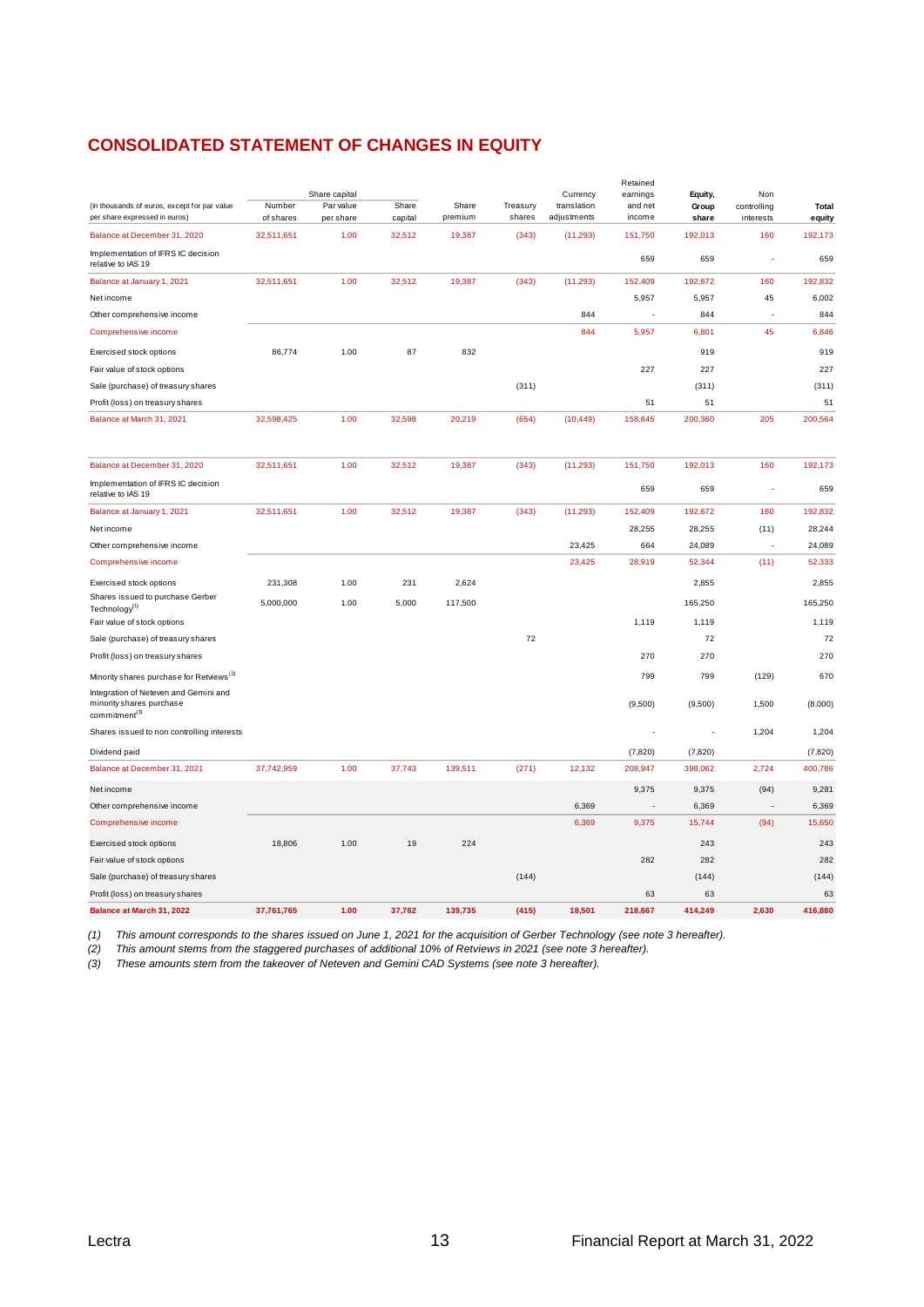# **NOTES TO THE CONSOLIDATED FINANCIAL STATEMENTS AT MARCH 31, 2022**

## **1. BUSINESS ACTIVITY**

A French high technology company, Lectra has developed privileged and long-term relationships with its customers in over 100 countries. They all have operational excellence in common and the soft materials they use – fabrics and leather, but also technical textile and composite materials – to manufacture their products (garments, car seats and interiors, airbags, sofas…).

In order to increase customers' competitiveness, Lectra creates premium technologies specifically for its customers' markets – mainly fashion, automotive and furniture. Lectra's solutions, combining software, automated cutting equipment, data and associated services, enable customers to automate and optimize product design, development and manufacturing, and to digitalize their processes.

Lectra's offer supports customers to achieve their strategic objectives: to boost productivity; to reduce cutting costs; to reduce time-to-market; to meet the challenges of globalization; to enhance product quality; to increase production capacity; and to develop their brands. In addition, customers now face challenges specific to Industry 4.0, such as securing digital communications along an extended supply chain, and making the factory more agile.

Established in 1973, Lectra has been listed on Euronext Paris since 1987.

#### *Business model*

Lectra's business model is based on three pillars:

- − the distribution of business activity over market sectors and geographical markets with cycles that are different from each other, and the very large number of customers throughout the world;
- − a balanced revenue mix between revenue from software licenses, equipment and non-recurring services, and recurring revenue;
- − the generation of significant annual free cash flow.

#### *Worldwide presence*

Since the mid-1980s Lectra, with headquarters located in France, has established its global footprint.

Since the acquisition of Gerber Technology ("Gerber") in June 2021, Neteven in July 2021 and Gemini CAD Systems ("Gemini") in September 2021, the Group has an unrivalled network of 61 subsidiaries, from which Lectra generates nearly 85% of its revenue.

Lectra welcomes customers from around the world in its International Advanced Technology & Conference Centers in Bordeaux-Cestas (France), Atlanta (USA), New York (USA) and Shanghai (China). The Group has seven international Call Centers, based in Bordeaux-Cestas (France), Madrid (Spain), Milan (Italy), Porto (Portugal), Atlanta (USA), Tolland (USA) and Shanghai (China).

#### *Customers*

From global or national corporations to smaller companies, Lectra's customers are, for the most part, fashion and apparel brands, manufacturers and retailers, automotive equipment manufacturers and subcontractors, and furniture brands and manufacturers.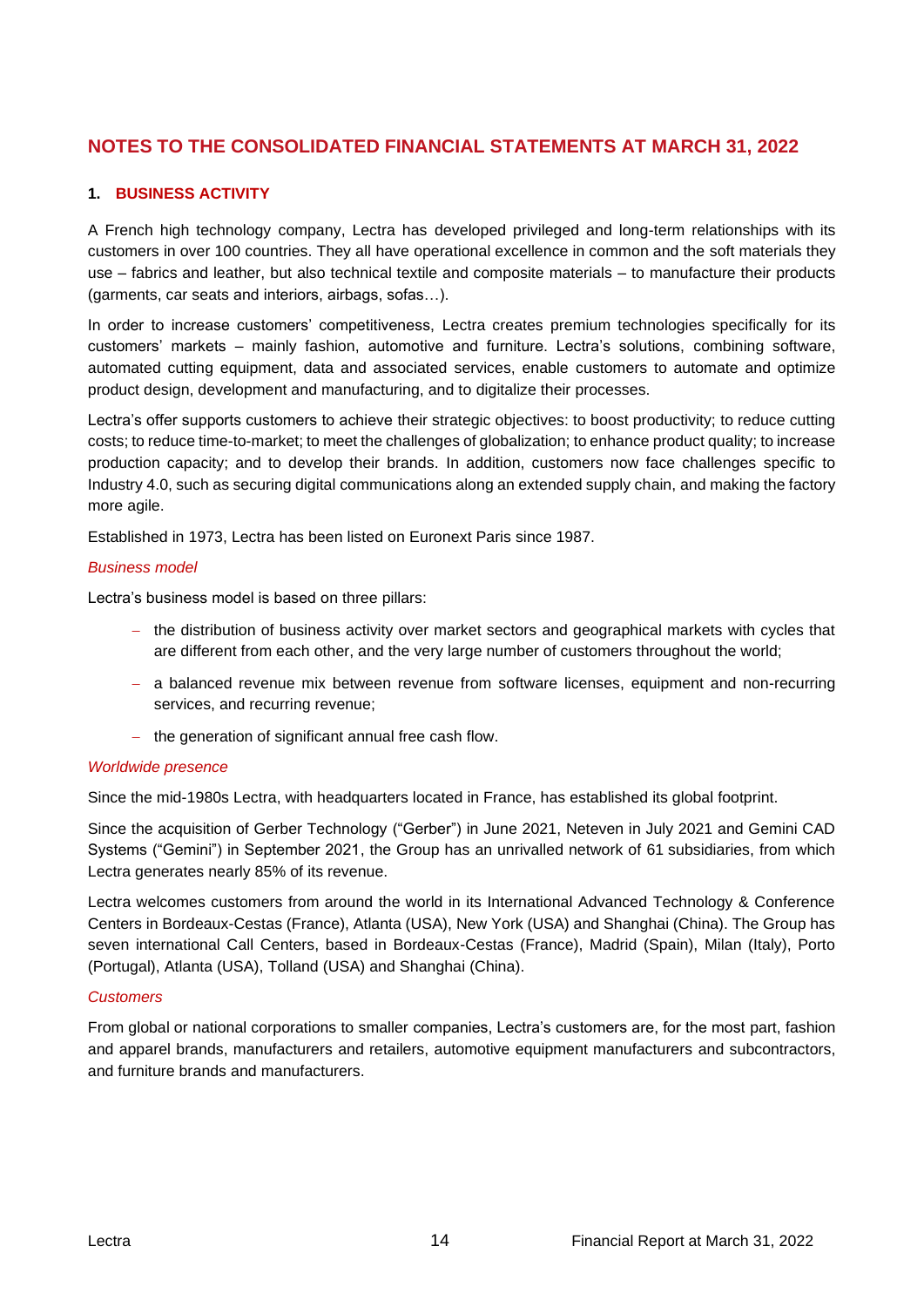#### *Products and services*

Lectra designs, manufactures and markets end-to-end integrated technology solutions, which combine software, automated cutting equipment, data and associated services. The distinctive feature of Lectra's offer is to integrate business expertise with the best industrial practices for each market sector. The services include technical maintenance, support, training and consulting. The Group also sells consumables and parts for its automated cutting equipment.

The automated cutting equipment manufactured by the Group in France is assembled from parts produced by a network of subcontractors and tested in the Company's industrial facilities in Bordeaux-Cestas (France). Cutting machines on the market since 2007 incorporate hundreds of sensors which connect them to Lectra's Call Centers, enabling preventive and predictive maintenance.

The manufacturing of the automated cutting equipment developed by Gerber is subcontracted, essentially to two companies, one in China and the other in the United States.

#### *People*

Lectra's strength lies in the skills and experience of more than 2,400 employees worldwide. Thanks to Lectra's global presence, the Group is close to all its customers, wherever they are in the world.

## **2. SUMMARY OF ACCOUNTING RULES AND METHODS**

The consolidated financial statements are compliant with the International Financial Reporting Standards (IFRS) published by the International Accounting Standards Board as adopted within the European Union, and available for consultation on the European Commission website:

*https://ec.europa.eu/info/business-economy-euro/company-reporting-and-auditing/companyreporting/financial-reporting\_en*

The condensed consolidated financial statements at March 31, 2022, have been prepared in accordance with IAS 34 – *Interim Financial Statements*. They do not comprise all the financial disclosures required in the complete financial statements and should be read in conjunction with the Group's consolidated financial statements and corresponding notes for the fiscal year 2021, available on lectra.com.

The consolidated financial statements have been prepared in accordance with the same rules and methods as those applied in the preparation of the 2021 financial statements. They have been prepared under the responsibility of the Board of Directors at its meeting of April 28, 2022 and have not been reviewed by the Statutory Auditors.

The standards, amendments and interpretations adopted by the European Union whose application is required for fiscal years starting from January 1, 2022 have no impact on the Group's financial statements. The Group has not early adopted any standard, amendment or interpretation whose application is not required for fiscal years starting from January 1, 2022.

#### **Seasonality**

Comparability of the Group's interim and annual accounts may be affected by the slightly seasonal nature of the Group's business, which mostly achieves a higher level of revenue during the fourth quarter of the year. This, in particular, applies to new systems sales. Moreover, overhead costs are reduced during the third quarter due to the summer holidays in France and in European subsidiaries. These two items have a positive impact on income from operations in these quarters.

#### Critical accounting estimates and judgments

Preparation of the financial statements in accordance with IFRS demands that certain critical accounting estimates be made. Management is also required to exercise its judgment in applying the Group's accounting policies.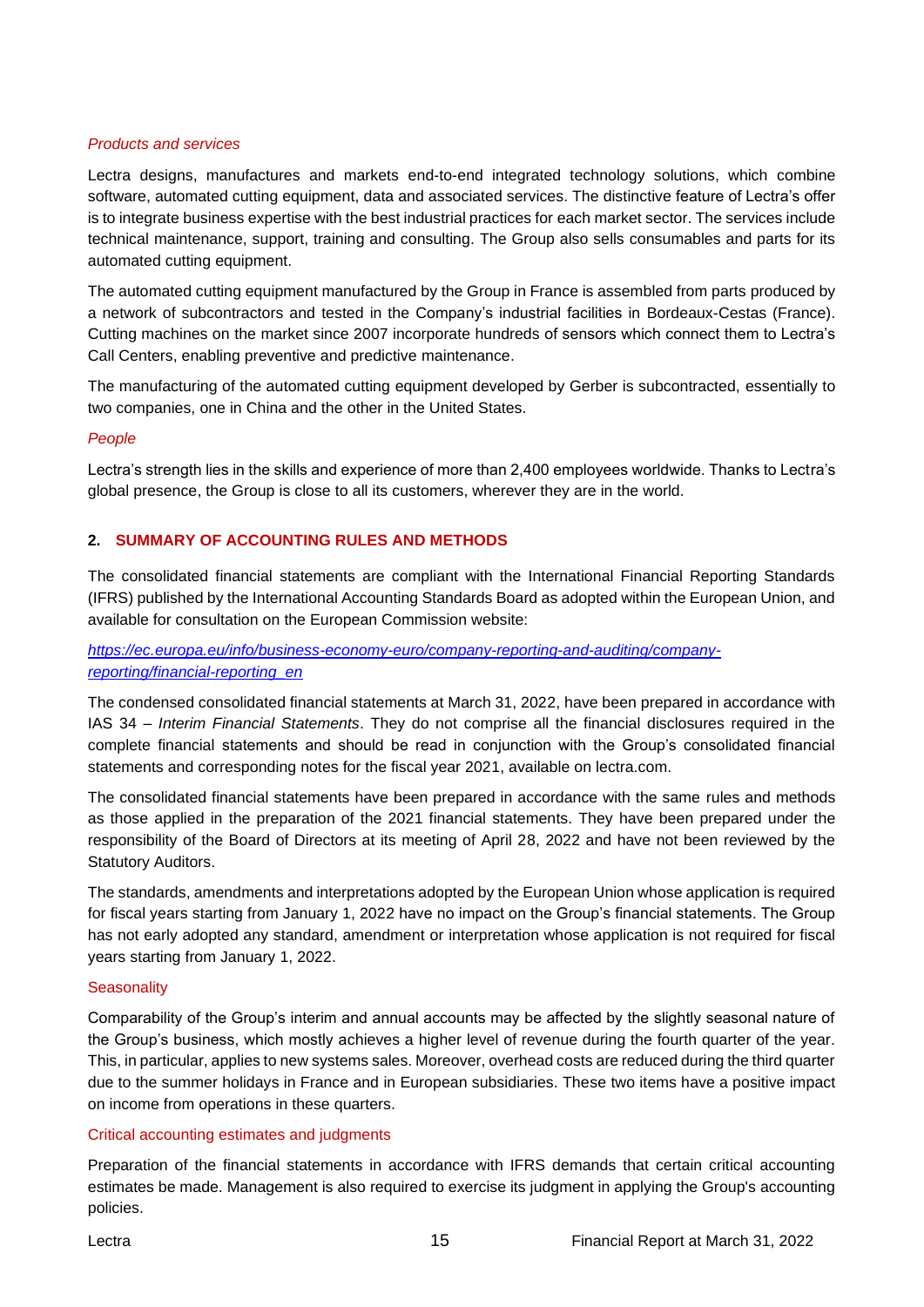The areas involving a higher degree of judgment or complexity, or requiring material assumptions and estimates in relation to the establishment of the consolidated financial statements, relate to the calculation of the recoverable amount of goodwill and fixed assets, and the evaluation of deferred tax assets.

#### Revenue

Contracts with customers comprise multiple obligations such as: equipment and accompanying software, perpetual software licenses, consumables and parts, training and consulting, installation, maintenance, evolution and online services contracts for equipment and software.

Software sales are only recognized separately when the customer can benefit from the software independently from the other goods and services promised in the contract. In particular, the software accompanying automated cutting equipment (called pilots) are not recognized separately from these, as they are an inseparable part of the equipment: without the pilot, the equipment would be useless, and without the equipment, the pilot has no use either. On the other hand, specialized software (for instance, software for collection management, pattern-making, simulation), sold under perpetual license separately from the equipment and usually installed on the clients' computers are considered separate performance obligations.

The other obligations are considered as separate under IFRS 15 and are thus accounting for based on the following elements among others:

- − installation of equipment and specialized software is made in a few days, easy to implement, and does not modify their characteristics;
- − training is short-term and had no interdependence relationship with the other obligations;
- − consulting usually regards the optimization of clients' design and production processes and is very often sold separately to clients;
- − regarding maintenance of software and equipment, these are mostly yearly contracts in which the Group's commitment is a stand-ready type, or an obligation to make future not-yet-developed versions of the software available. The solutions (equipment and software) are distinct from maintenance since they are entirely ready to work upon delivery and since maintenance services are not critical for the client in order to use the solution. Equipment is sold most often with one or two years of maintenance, and the client holds renewal options that are not discounted compared to the initial price for subscribing maintenance. Renewal options are thus not considered as significant rights that would require separate accounting under IFRS 15.

The Company determines stand-alone selling prices of the multiple elements by using observable data as much as possible. For elements which are not sold separately on a customary basis, stand-alone selling prices are estimated based on the Company's pricing policy, reflecting expected costs plus an appropriate margin.

Revenue from sales of equipment (including pilot software) is recognized when the control has been transferred to the purchaser. These conditions are fulfilled upon physical transfer of the equipment in accordance with the contractual sale terms.

Specialized software sold as perpetual licenses is regarded as right-of-use licenses under IFRS 15, for which revenue is booked at a certain date, generally the time of installation of the software on the customer's computer (either by CD-ROM or downloading).

Revenue from subscription sales of software (granting the customer with an access right the said software licenses) is spread over the duration of the customer's commitment.

Revenue from training and consulting is recognized based on the completion of hours or days of work.

Revenue from equipment and specialized software installation is recognized when these services are rendered.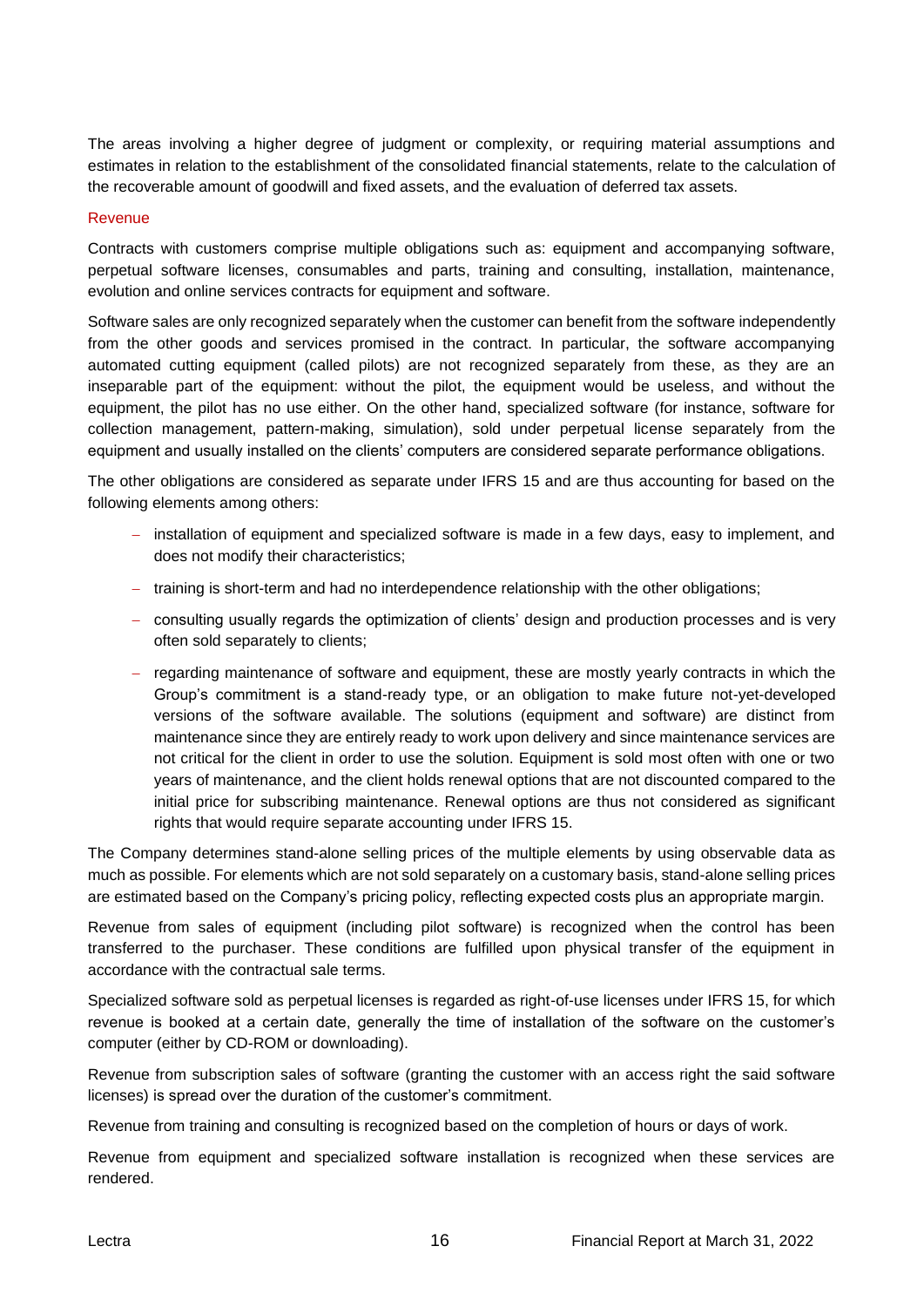Revenue from software and equipment maintenance contracts is spread linearly over the duration of the contracts, as they are 'stand-ready obligations'.

Lectra acts as principal in the sale of equipment insofar as parts and sub-ensembles assembled by the Group in France only constitute inputs used in the manufacturing of finished goods sold to customers.

#### Cost of goods sold

Cost of goods sold comprises all purchases of raw materials included in the costs of manufacturing, the net change in inventory and inventory write-downs, all labor costs included in manufacturing costs which constitute the added value, freight out costs on equipment sold, and a share of depreciation of the manufacturing facilities.

Cost of goods sold does not include salaries and expenses associated with service revenue, which are included under 'Selling, General and Administrative Expenses'.

#### Research and development costs

The technical feasibility of software and hardware developed by the Group is generally not established until a prototype has been produced or until feedback is received from its pilot sites, setting the stage for their commercialization. Consequently, the technical and economic criteria requiring the recognition of development costs in assets at the moment they occur are not met, and these, together with research costs, are therefore fully expensed in the period in which they are incurred.

The French research tax credit (*crédit d'impôt recherche*) and innovation tax credit (*credit d'impôt innovation*), as well as grants linked to R&D projects, if any, are deducted from R&D expenses.

#### Earnings per share

Basic net earnings per share are calculated by dividing net income by the weighted-average number of shares outstanding during the period, excluding the weighted-average number of treasury shares.

Diluted net earnings per share are calculated by dividing net income by the weighted-average number of shares adjusted for the dilutive effect of stock options outstanding during the period and excluding the weighted-average number of treasury shares held solely under the liquidity agreement.

The dilutive effect of stock options is computed in accordance with the share repurchase method provided by IAS 33. The assumed proceeds from exercise of stock options are regarded as having been used to repurchase shares at the average market price during the period. The number of shares thus obtained is deducted from the total number of shares resulting from the exercise of stock options.

Only options with an exercise price below the said average share price are included in the calculation of the number of shares representing the diluted capital.

#### Performance indicators

The Group uses performance indicators such as income from operations, EBITDA before non-recurring items, free cash flow, and the security ratio, as defined below; it considers these aggregates appropriate for management of the Group and for measurement of the implementation of its strategy.

#### *Income from operations before non-recurring items and income from operations*

The Group uses an intermediate balance referred to as 'Income from operations', defined as income excluding financial operations, companies accounted for by the equity method, discontinued operations or those held for sale, and income tax.

When the Group identifies non-recurring items, it tracks its operating performance by means of an intermediate balance referred to as 'Income from operations before non-recurring items'. This financial metric reflects income from operations less non-recurring income and plus non-recurring expenses, as set forth in CNC (French National Accounting Council) recommendation 2009-R.03.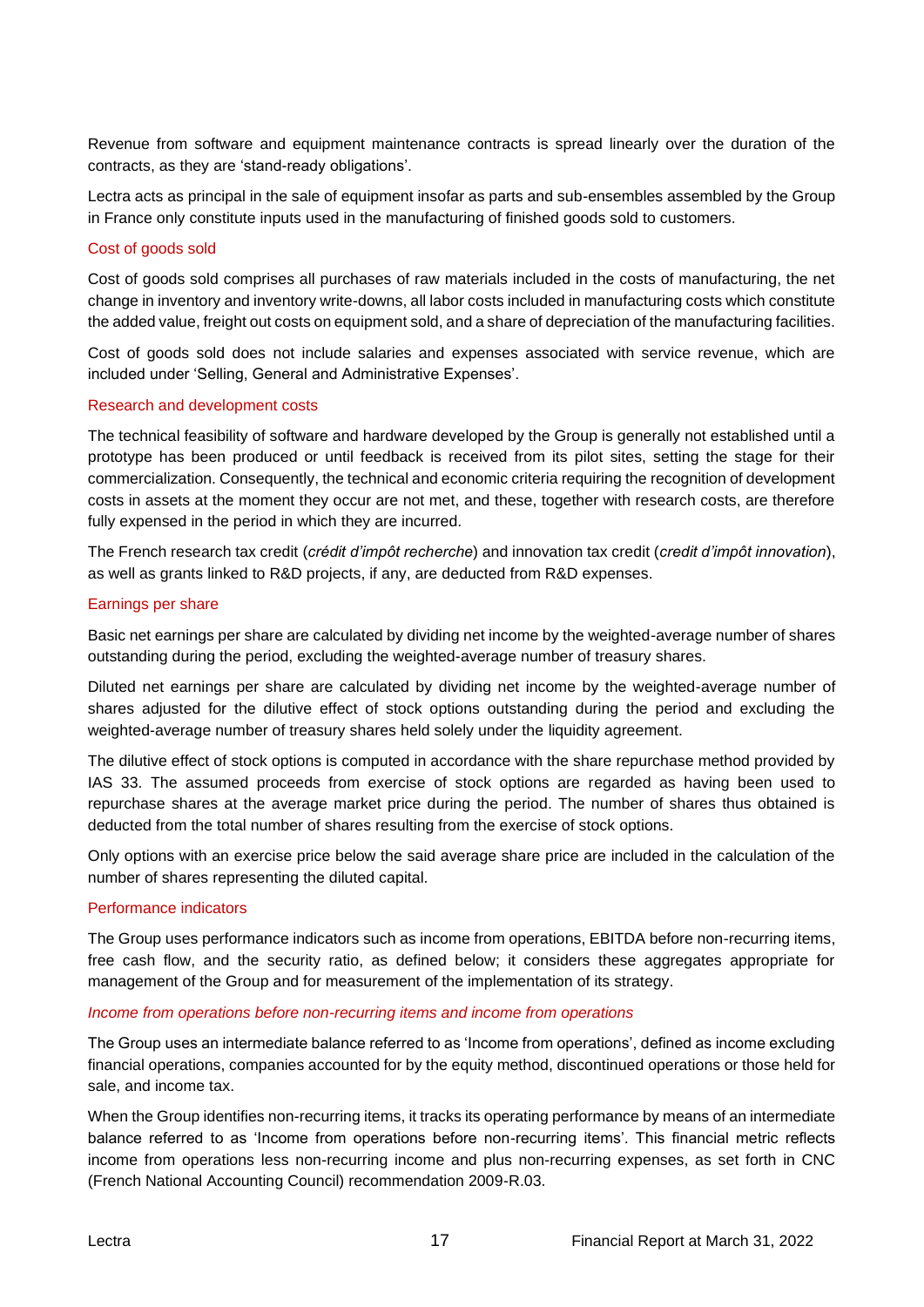Where applicable, non-recurring items are presented on a specific line and reflect the impact on the financial statements of events that are either unusual, abnormal or infrequent. There are very few of these and their amounts are significant.

#### *EBITDA before non-recurring items*

The Group defines EBITDA before non-recurring items ('Earnings Before Interest, Tax, Depreciation and Amortization') as the addition of operating income before non-recurring items and net depreciation and amortization of non-current assets.

This indicator allows the Group to monitor its operating performance directly related to business activity, excluding the impacts of capitalized investments.

#### *Free cash flow before non-recurring items and free cash flow*

Free cash flow is equal to net cash provided by operating activities minus cash used in investing activities, excluding cash used for acquisitions of companies (net of cash acquired), and minus repayments of lease liabilities according to IFRS 16.

Within free cash flow, the Group isolates non-recurring cash-ins and -outs, corresponding to the income and expenses of the same nature in the income from operations. Restated from these elements presented on a specific line, the Group thus identifies the free cash flow before non-recurring items.

The Group considers this definition of free cash flow as a performance indicator of its work on cash management.

#### *Security ratio*

The security ratio is defined by the Group as the percentage of annual fixed overhead costs covered by gross profit on recurring revenue.

This ratio is used by the Group to measure the coverage of annual fixed-overheads costs by revenues that do not depend on customer's investment decisions from one year to the next.

#### Operating segments

Operating segment reporting is based directly on the Group's performance tracking and review systems. The segments disclosed in note 4 are identical to those covered by the information regularly communicated to the Executive Committee, in its capacity as the Group's 'chief operating decision maker'.

Reported segments refer to the major marketing regions. The regions concerned are: the Americas; Northern and Eastern Europe and Middle East; Southern Europe and North Africa; and Asia-Pacific. These regions are involved in sales and the provision of services to their customers. They do not perform any industrial activities or R&D. They draw on centralized competencies and a wide array of functions that are pooled among all of the regions, including marketing, business development, logistics, procurement, production, R&D, finance, legal affairs, human resources, information systems. All of these cross-divisional activities are reported as an additional column referred to here as 'Corporate' and which allows for reconciliation with the amounts presented in the Group's financial statements.

Performance is measured by the segment's EBITDA before non-recurring items and impairment of assets, if any. Marketing regions derive their revenue from external customers; all inter-segment billings are excluded from this item. The gross profit margin rates used to determine operating performance are identical for all regions. They are computed for each product line and include added value supplied by Corporate. Consequently, for products or services supplied in full or in part by Corporate, a percentage of consolidated gross profit is retained in the income computed for Corporate in order to cover its costs. Since most of Corporate's general overheads are fixed, its profit margin and consequently its EBITDA before non-recurring items depend mainly on the volume of business generated by marketing regions.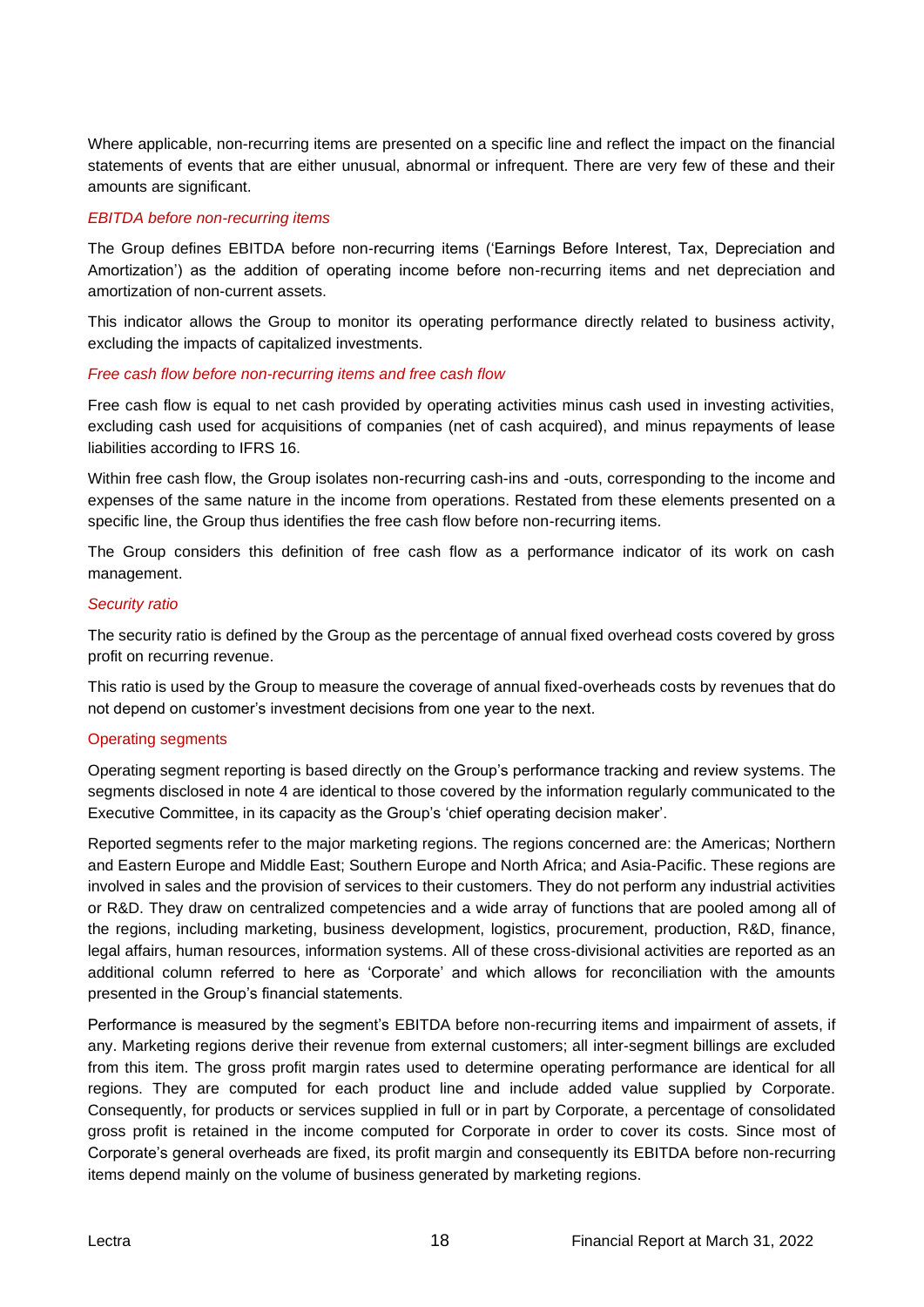## **3. SCOPE OF CONSOLIDATION**

At March 31, 2022, the Group's scope of consolidation comprised the parent company, Lectra SA, together with 58 fully-consolidated companies, 25 of which come from the acquisition of Gerber.

#### Acquisition of Gemini

In September 2021, the Group purchased the Romanian company Gemini. The transaction involved, at that date, the acquisition of 60% of the capital and voting rights of Gemini for 7.6 million euros. The acquisition of the remaining capital and voting rights (minority shares purchase commitment – with cross puts and calls) will take place in two installments in September 2024 and September 2026, and will bring the total cost of the acquisition between 13 and 20 million euros.

The purchase price accounting is in the process of being finalized. The debt to recognize the minority shares purchase commitment, measured at fair value, is recorded for a total amount of 7.0 million euros (classified as non-current liabilities).

Gemini has been fully consolidated since September 27, 2021.

#### Acquisition of Neteven

In June 2021, the Group purchased the French company Neteven. The transaction involved, at that date, the acquisition of 80% of the capital and voting rights of Neteven for 12.6 million euros. The acquisition of the remaining capital and voting rights (minority shares purchase commitment – with cross puts and calls) will take place in June 2025 for an amount between 0.6 and 0.9 times the 2024 recurring revenue.

The purchase price accounting is in the process of being finalized. The debt to recognize the minority shares purchase commitment, measured at fair value, is recorded for a total amount of 2.5 million euros (classified as non-current liabilities).

Neteven has been fully consolidated since July 28, 2021.

#### Acquisition of Gerber

On June 1, 2021, Lectra finalized the acquisition of all outstanding shares of Gerber, for 173.9 million euros (after final determination of the transaction price) – financed through a 140-million-euro loan and the Group's available cash – plus 5 million newly issued Lectra shares to AIPCF VI LG Funding LP, Gerber's sole shareholder.

This strategic combination has led to the creation of a leading global Industry 4.0 player for the fashion, automotive and furniture markets.

#### *Business combination – acquisition method*

The purchase accounting (performed under IFRS 3) and the evaluation of its tax effects are still on-going, but provisional amounts have been calculated, that might be reviewed in the future.

#### *Pro forma information*

If Lectra had completed the acquisition on January 1, 2021, Gerber would have reported revenues for the twelve months of 2021 of 217.3 million US dollars (approximately 183.8 million euros), EBITDA before non-recurring items of 25.6 million US dollars (approximately 21.7 million euros) and net income of 2.9 million US dollars (approximately 2.4 million euros).

#### Acquisition of Retviews

In July 2019, the Group purchased the Belgian company Retviews and its Romanian subsidiary Retviews Bucharest SRL. The transaction involved the immediate acquisition of 70% of the capital and voting rights of Retviews for 8.0 million euros. As initially planned, Lectra acquired in July 2020 an additional 10% of Retviews, for an amount of 1.0 million euros: 0.9 million euros paid out in July 2020 and the remainder in January 2021.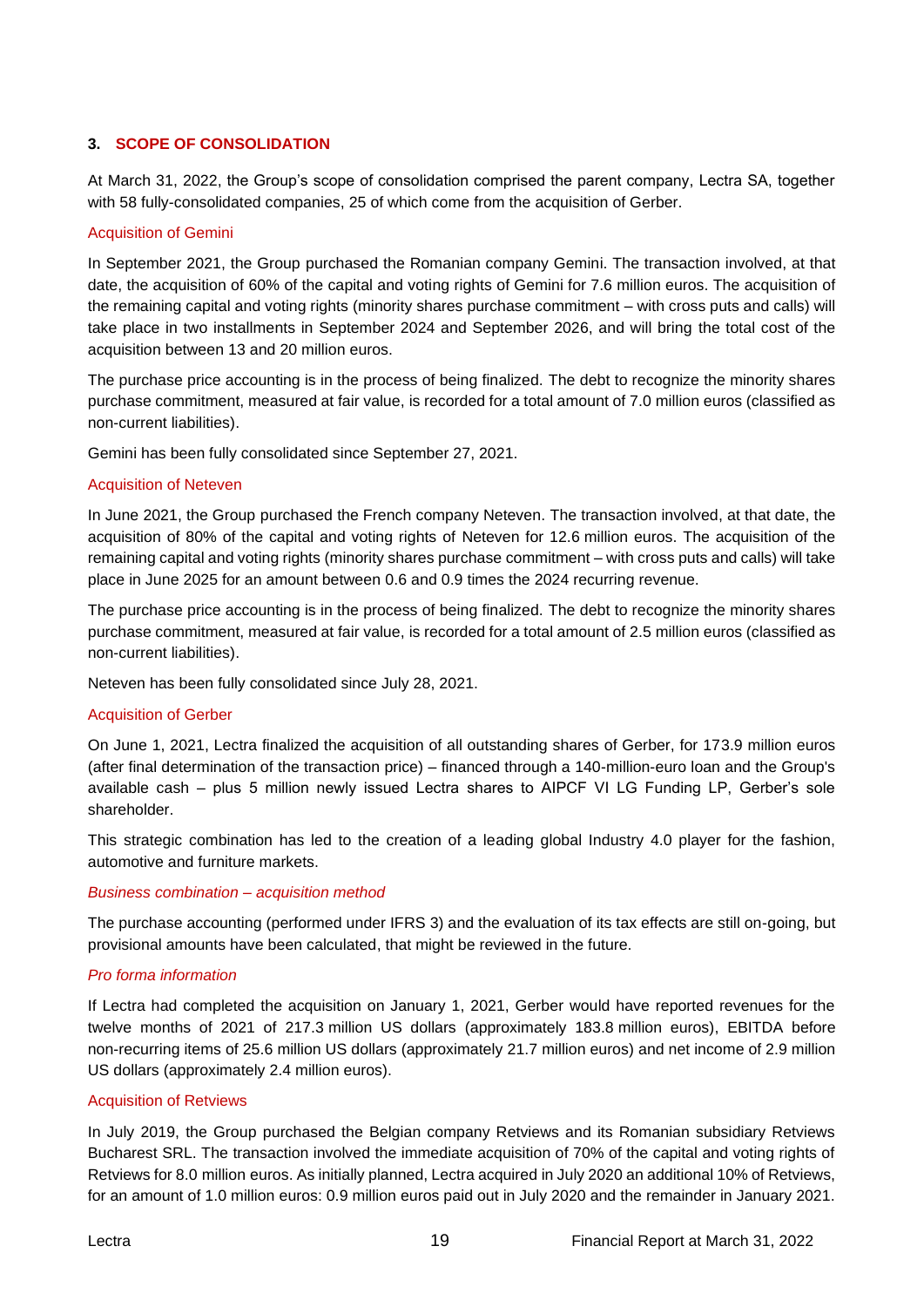Similarly, Lectra acquired in July 2021 another additional 10% of Retviews, for an amount of 1.5 million euros: 1.2 million euros paid out in July 2022 and the remainder in January 2022.

The acquisition of the remaining capital and voting rights will take place in July 2022 for the amounts of about 0.5 times 2022 revenue. According to IAS 7, the payments appear in the statement of cash-flows, within the financing activities, under the caption "Change in share of interests in controlled entities".

Following the payments made in January and July 2021, and then in January 2022, and the revaluation of the amount to pay for the additional 10% between July 2021 and January 2022 (revaluation against equity – Group share), the debt corresponding to the minority shares purchase commitment amounted to 2.2 million euros, classified as current liabilities.

Retviews and its Romanian subsidiary have been fully consolidated since July 15, 2019.

There was no other change in the scope of consolidation during the first quarter of 2022, nor in 2021.

#### Non-consolidated entities

Three sales and service subsidiaries are not consolidated, their revenue being immaterial both separately and combined. At March 31, 2022, their combined revenue totaled 0.3 million euros, and their combined assets totaled 3.1 million euros. They had no financial debt outside of the Group. Most of the sales activity of these subsidiaries is billed directly by Lectra SA.

Transactions with these subsidiaries mainly concern purchases from Lectra SA for the purposes of their local operations, or charges and commissions billed to Lectra SA in order to cover their overheads when they act as agents. The amount concerned by these transactions was not significant at March 31, 2022.

#### **4. OPERATING SEGMENTS INFORMATION**

| Three months ended March 31, 2022<br>(in thousands of euros) | <b>Northern</b><br>$Europe^{(1)}$ | Southern<br>$Europe^{(2)}$        | Americas | Asia-<br>Pacific | Corporate | Total   |
|--------------------------------------------------------------|-----------------------------------|-----------------------------------|----------|------------------|-----------|---------|
| Revenues                                                     | 25.355                            | 25,627                            | 41.879   | 29,097           | -         | 121,958 |
| EBITDA before non-recurring items                            | 3.416                             | 4.710                             | 1.818    | 2,328            | 9,299     | 21,571  |
| Three months ended March 31, 2021<br>(in thousands of euros) | Northern<br>$Europe^{(1)}$        | Southern<br>Europe <sup>(2)</sup> | Americas | Asia-<br>Pacific | Corporate | Total   |
| Revenues                                                     | 12.063                            | 17.025                            | 17.796   | 19.801           | -         | 66,686  |
| EBITDA before non-recurring items                            | 1.478                             | 3,356                             | 3.090    | 1.598            | 1.840     | 11.361  |

*(1) This segment covers the following regions: Germany and Eastern Europe, United Kingdom, Benelux, Scandinavia, Baltic countries, Turkey, Middle East and South Africa.*

*(2) This segment covers the following regions: France, Italy, Spain, Portugal and North Africa.*

The 2022 amounts include the impacts of Gerber Neteven and Gemini, which had not yet been purchased in Q1 2021.

The 'Corporate' column allows for the reconciliation with the amounts in the Group's financial statements.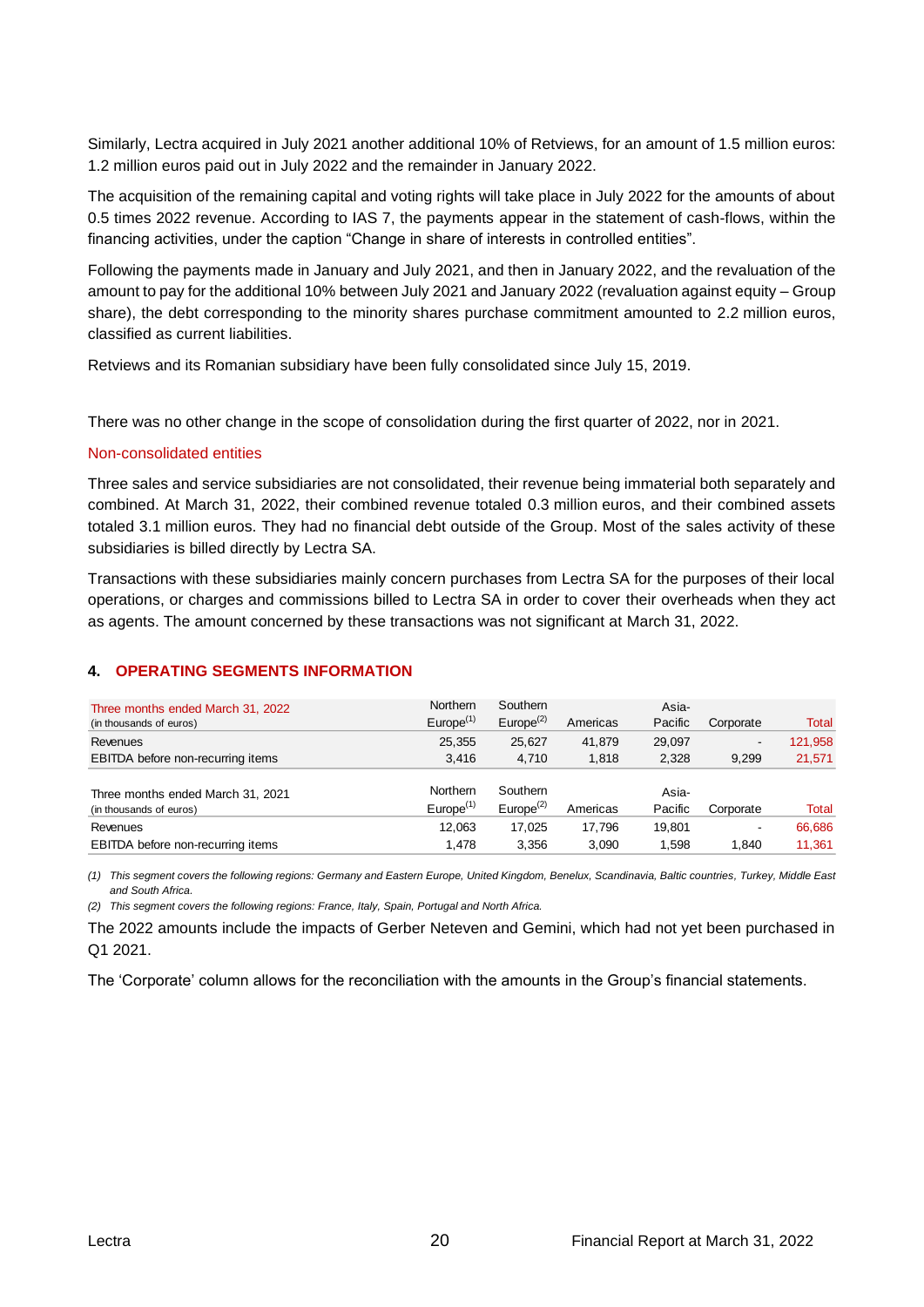## **5. CONSOLIDATED CASH FLOW SUMMARY**

| Three months ended March 31, 2022                                  | Cash and         | Financial  | <b>Net</b> |
|--------------------------------------------------------------------|------------------|------------|------------|
| (in thousands of euros)                                            | cash equivalents | debts      | cash       |
| Free cash flow before non-recurring items                          | 7,050            |            | 7,050      |
| Non-recurring items included in free cash flow                     | (2, 122)         |            | (2, 122)   |
| Proceeds from issuance of ordinary shares <sup>(1)</sup>           | 243              |            | 243        |
| Sale and purchase of treasury shares <sup>(2)</sup>                | (60)             |            | (60)       |
| Change in share of interests in controlled entities <sup>(3)</sup> | (299)            |            | (299)      |
| Amortized cost of borrowings <sup>(4)</sup>                        |                  | (35)       | (35)       |
| Impact of currency variations                                      | 862              |            | 862        |
| Change in cash position for the period                             | 5,674            | (35)       | 5,639      |
| Cash position at December 31, 2021                                 | 130,586          | (139, 386) | (8,800)    |
| Cash position at March 31, 2022                                    | 136,260          | (139, 421) | (3, 161)   |
| Change in cash position for the period                             | 5,674            | (35)       | 5,639      |

*(1) Resulting solely from the exercise of stock options.*

*(2) Carried out solely under the liquidity agreement administered by Exane BNP Paribas (see note 7).*

*(3) Payments for the staggered acquisitions of additional 10% of Retviews (see note 3).*

*(4) Amounts relating to the financial borrowing made on June 1, 2021 (see note 8).*

Free cash flow before non-recurring items at March 31, 2022, was 7.1 million euros. When adding nonrecurring cash-outs for 2.1 million euros, incurred for costs relating to the acquisition of Gerber, free cash flow amounted to 4.9 million euros.

This figure results from a combination of 8.6 million euros in cash flows provided by operating activities (including an increase in working capital of 8.4 million euros) and capital expenditures of 1.4 million euros. The cash flows provided by operating activities also comprised an increase in other operating non-current assets of 0.4 million euros (corresponding to the part of the Q1 2022 research tax credit, not paid and not deducted from the corporate income tax due by Lectra SA – see note 6 hereafter). Finally, the repayment of lease liabilities (according to IFRS 16), for 2.3 million euros, was taken into account.

The variation in working capital is explained as follows:

- − +11.9 million euros arising from the difference between the variable portion of salaries for the Group in respect of fiscal year 2021 paid mainly in 2022, and the one recognized in Q1 2022 that will be paid in 2023;
- − +6.4 million euros corresponding to the increase in inventories, following the pickup in activity and an increase in safety stock to face the tensions in procurement;
- − −0.4 million euros arising from the increase in deposits received for customer orders;
- − −2.3 million euros arising from the increase in trade accounts payable;
- − −3.1 million euros corresponding to the decrease in trade accounts receivable, following the cash receipt of a significant portion of the recurring contracts at the beginning of the year, usually yearly in advance (the variation in trade accounts receivable shown in the consolidated statement of cash flows includes 'Deferred revenues' in the statement of financial position, which for the most part comprises the share of recurring contracts billed but not yet recognized in revenue);
- − −4.1 million euros arising from the changes in other current assets and liabilities; taken individually, these changes are all immaterial.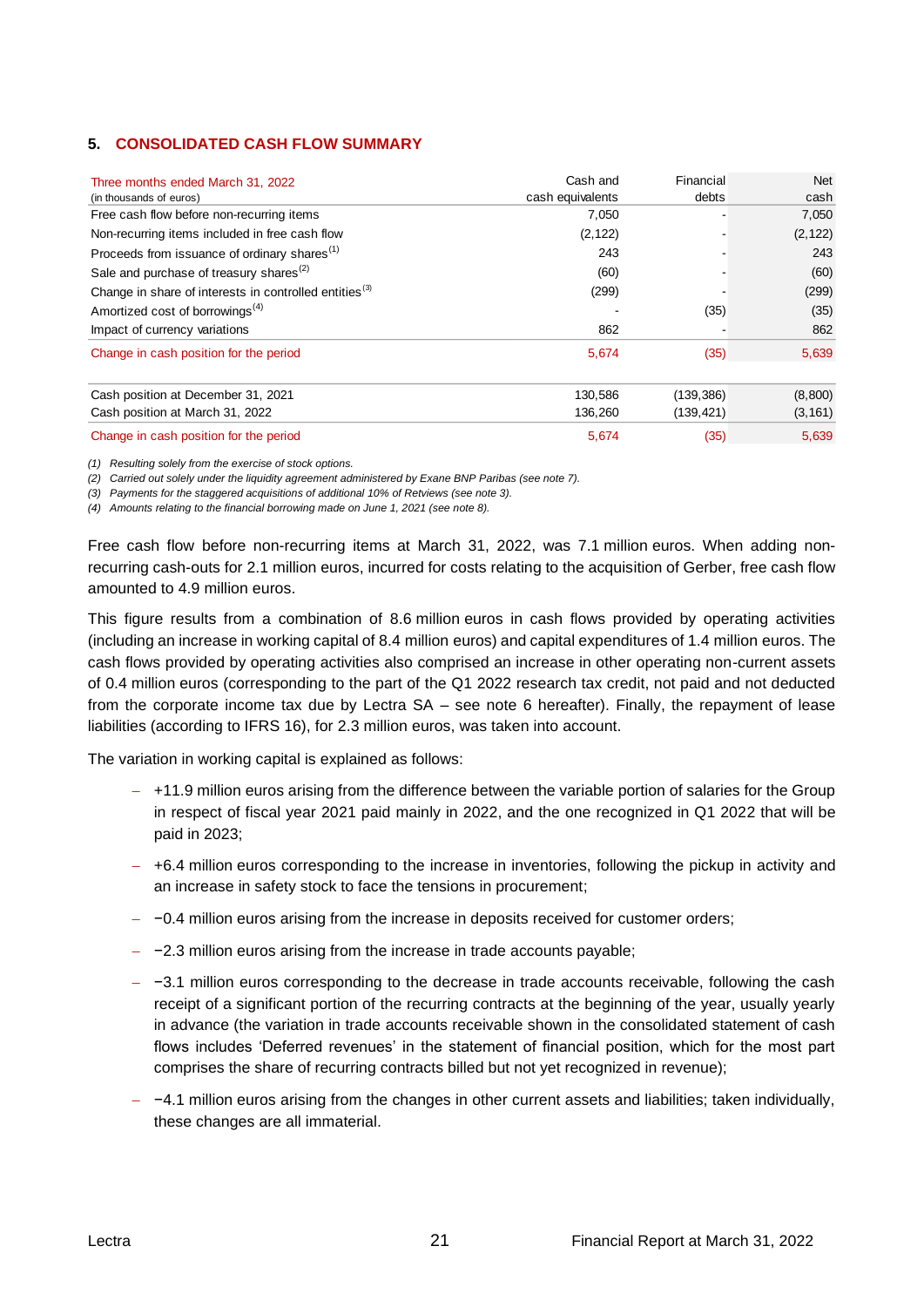The working capital at March 31, 2022 was negative at 24.5 million euros. It comprised the current portion (5.4 million euros) of the 24.8 million euros receivable on the French tax administration in respect of the research and innovation tax credits, which has not been received and has not been deducted from the corporate income tax.

# **6. RESEARCH TAX CREDIT AND INNOVATION TAX CREDIT**

When the research tax credit applicable in France recognized in the year cannot be deducted from the corporate income tax for Lectra, it is treated as a receivable on the French tax administration. If unused in the ensuing three years, it is repaid to the Company in the course of the fourth year. For Neteven, the research and innovation tax credits are treated as a receivable on the French tax administration, repaid to the company in the course of the following year.

The Group presents separately the current and non-current (to be repaid in over a year) part of the income tax receivable related to the French research tax credit.

The research tax credit (2.1 million euros) for Q1 2022 was accounted for but not received.

Thus, at March 31, 2022, the Group held a 24.8 million euros receivable on the French tax administration (of which 19.4 million euros classified within other non-current assets), comprised of:

- − the remaining amount of the research tax credit, after deduction from the corporate income tax due by Lectra in the same year: for 2022 (0.4 million euros), 2021 (5.9 million euros), 2020 (7.8 million euros), 2019 (5.2 million euros) and 2018 (5.0 million euros);
- − the remaining amount of the research and innovation tax credits, after deduction from the corporate income tax due by Neteven for 2022 (0.1 million euros) and 2021 (0.3 million euros).

In light of its estimates of tax credits and corporate income tax for the next three fiscal years, Lectra does not expect to make any payment in respect of corporate income tax, from which will be deducted in full the research tax credit of each fiscal year. Thus, it should receive the reimbursement of the outstanding balance of these non-deducted tax credits as follows: 2022 (in respect of the 2018 tax credit), 2023 (in respect of the 2019 tax credit), 2024 (in respect of the 2020 tax credit), 2025 (in respect of the 2021 tax credit) and 2026 (in respect of the 2022 tax credit). This situation will last for as long as the amount of the annual tax credits exceeds the amount of income tax payable.

If the income tax expense were to rise above the amounts of tax credit for the year, the Company would continue to not pay corporate income tax until the corresponding receivable is deducted in full. Thereafter it would deduct these tax credits each year from the income tax expense for the same year in full and would be required to pay the residual amount.

# **7. TREASURY SHARES**

Since January 1, 2022, the Company has purchased 86,944 shares and sold 84,262 shares at an average price of €40.01 and €40.57 respectively under the liquidity agreement administered by Exane BNP Paribas.

At March 31, 2022, the Company held 9,717 Lectra shares (i.e. 0.03% of the share capital) with an average purchase price of €42.69 entirely under the liquidity agreement.